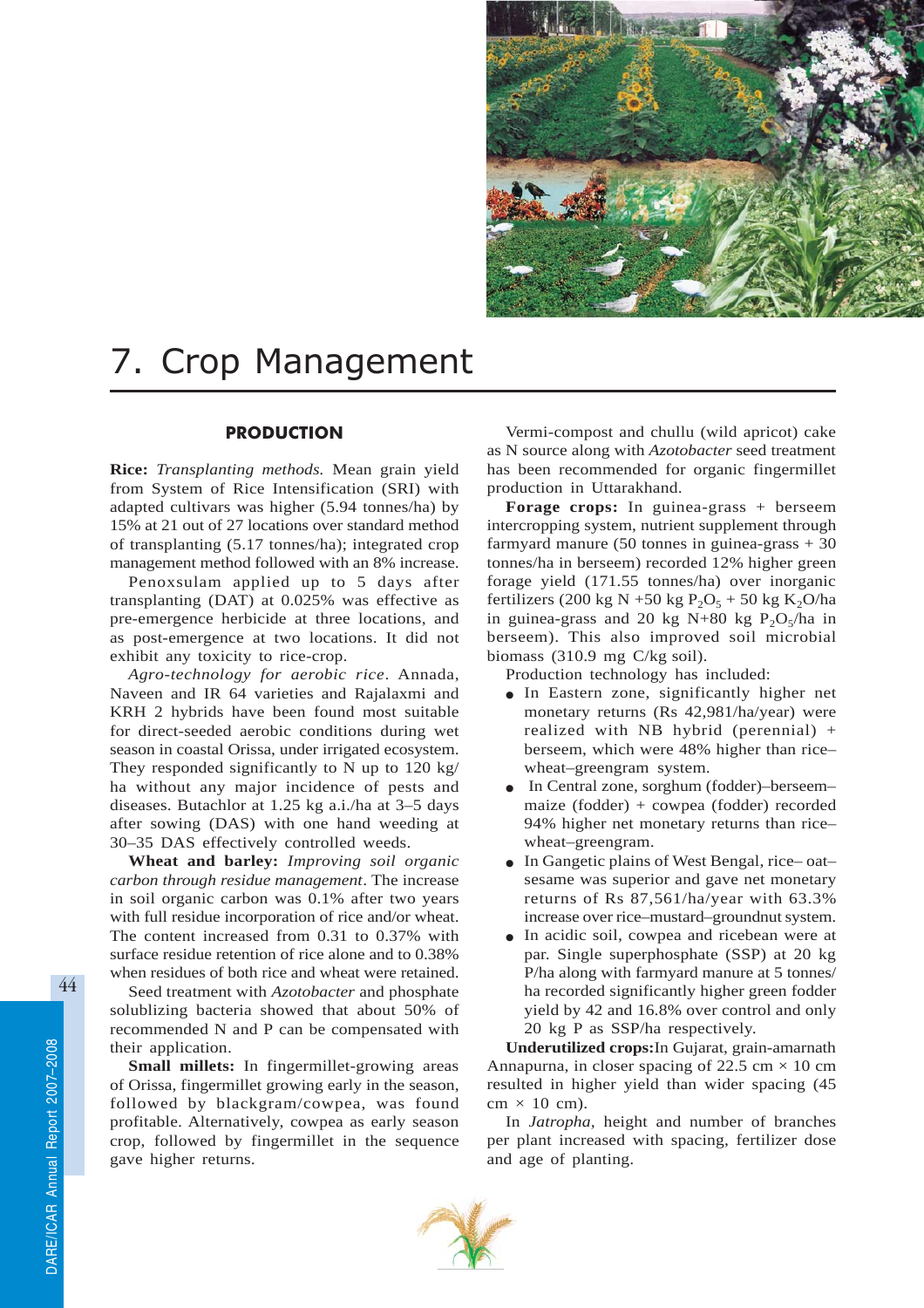**Groundnut:**Maximum yield of groundnut and wheat was obtained in groundnut-wheat-greengram cropping system, followed by groundnut-wheat system. Soil health in terms of total soil nitrogen and organic carbon also improved in the former system.

**Sunflower:**In alluvial soils, *Azospirillum* and *Azotobacter* inoculation along with 50% of the recommended N was found profitable in *kharif* sunflower.

**Castor:**It is found advantageous to sow castor after seed priming with 1% NaCl for 3 hr to get better returns.

**Rapeseed-mustard:***Toria* sowing at dough stage of rice has been remunerative in rice-*toria* sequence, and has been recommended for central Brahmaputra valley zone of Asom. In north Gujarat, basal application of 20 kg S/ha in *kharif guar*– mustard and 40 kg S/ha in *kharif* mungbean/pearl millet–mustard sequence have been recommended.



Experimental mustard hybrid evaluation block at the NRCRM

**Sesame:**Recommended dose of fertilizers  $(100%)$  + oilcake  $(250 \text{ kg/ha})$  + bioinoculants *Azospirillum* at 5 kg/ha + phosphate solubilizing bacteria at 5 kg/ha + *Trichoderma viride* at 5 kg/ ha + *Pseudomonas fluorescens* at 5 kg/ha resulted in the highest mean seed yield.

**Niger:** *In-situ* moisture conservation, one hand weeding at 15 DAS + vegetative mulching at 4 tonnes/ha enhanced seed yield from 366 to 844 kg/ha with increase in benefit : cost ratio from 1.30 to 1.80.

**Linseed:** Under irrigated conditions of Kanpur, ZnSO4 at 25 kg/ha either in *kharif* or in *rabi* and 5 tonnes/ha FYM during *kharif* in blackgramlinseed sequence proved remunerative and gave higher oil content.

**Chickpea:** In rainfed areas, urea application at flower initiation and 10 days thereafter showed about 20% higher grain yield of chickpea over control. Seed priming helped in improving emergence and grain yield.

**Pigeonpea:** Varieties suitable for delayed planting in different zones have been identified: Azad (North Eastern Plains Zone), JKM 189 (Central Zone) and LRG 30, LRG 38 (Southern zone). For intercropping, promising varieties identified are: Pusa 992 (North Eastern Plains Zone), Asha, JKM 7, JKM 189 (Central Zone) and TTB 7 and KM 186, LRG 41 and Co 6 (Southern Zone).

**Mungbean:** Resistant donors for *Cercospora* leaf-spot disease (BM 4, ML 515, TM 98-50 and AAU 30), mungbean yellow mosaic virus (Pusa 0572, MH 98-7 ML 1265, KM 2241 and MH 98- 1) and root-knot nematodes (COGG 912 and ML 1265) have been identified.

**Lentil:** *Rhizobium* strain DL 1 found efficient in increasing grain yield of lentil, by 8.9% over uninoculated check. L 4685, LH 84-8 and NDL 6-1-5 lentil genotypes have shown tolerance to root-knot nematodes *Meloidogyne javanica* and *M. incognita*.

*Rajmash:* Urea (2%) sprays at pre-flowering, 25% pod initiation and pod development stages increased *rajmash* pod yield.

**Cotton:** Recommended doses of fertilizers in soil 50% + 50% through fertigation along with 10 kg  $ZnSO<sub>4</sub>/ha$  in soil significantly increased seed-cotton yield. Four sprays of  $KNO<sub>3</sub>$  during crop growth enhanced cotton productivity in Central and South Zones. Relatively drought-tolerant lines, CAT 3640, CAT 3874, CAT 1058, AC 7602, AC 7185 have been identified.

**Sugarcane:** Physio-biochemical causes for poor sprouting of buds at low temperatures have been established. These include low acid invertase activity and decreased level of reducing sugars, low activity of ATPase, IAA oxidase, accumulation of nitrite and relatively lesser absorption of water. Potassium with last irrigation (one month before harvest), pre-harvest application of Ethrel and postharvest application of  $ZnSO<sub>4</sub>$  improved stubble bud sprouting.

Sugarcane planted in paired-row system (30:120 cm) significantly reduced gaps (9.5%), produced highest number of millable canes (120.5 thousand/ ha) and cane yield (92.9 tonnes/ha) over conventional 90-cm spacing planting. Increasing 25% seed rate or gap-filling at first irrigation in plant-crop has been identified as a suitable technology for enhancing ratoon productivity.

Sulphitation pressmud cake (10 tonnes/ha) + *Acetobacter* every year registered highest millable canes (102.7 thousand/ha) and cane yield (70 tonnes/ha) in the third ratoon. This also recorded highest soil microbial biomass carbon. This meets nutritional requirement of the crop and also maintains rhizospheric soil quality parameters, physico-chemical characteristics and microbial

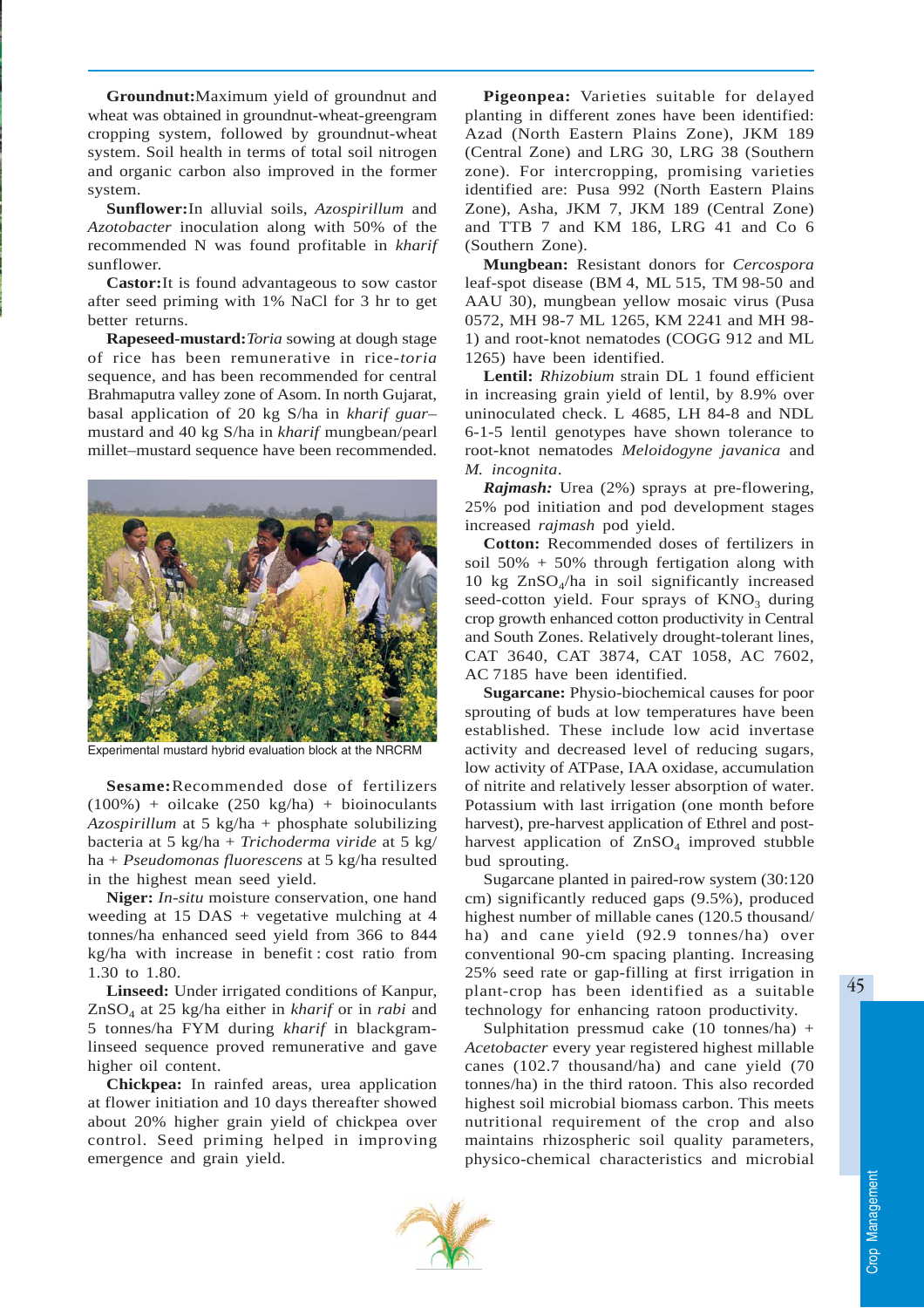activities under multi-ratooning.

**Jute:** High weed-control efficiency in jute (75.3% at 28 DAS and 79% at 45 DAS) with maximum fibre yield (2.49 tonnes/ha) has been obtained with pre-emergence application of S-Metolachlor at 0.50 kg a.i./ha.

In jute, *Corchorus olitorius*-toria cropping sequence, substitution of recommended fertilizer doses (100% NPK) to the tune of 25% through organic components (FYM, green manures or composts) recorded significantly higher jute fibre yield.

**Tobacco:** Maize-tobacco and soybean-chickpea systems are profitable alternatives to flue-cured Virginia tobacco in northern black soils of Andhra Pradesh. At Dinhata, jute-*Aman* rice-*Motihari* tobacco gave the highest net returns, followed by *Boro* rice-*Aman* rice-tobacco, maize-*Aman* ricetobacco, jute-*dhaincha* (green manure)-tobacco and jute-fallow-tobacco.

**Mango:** Mango Alphonso planted at a 5 m  $\times$ 5 m spacing on Vellaikolumban rootstock without Paclobutrazol application yielded 8.49 tonnes/ha during seventh year. No residue of Paclobutrazol was observed in pulp or peel following its soil application during October in the third consecutive year. Fruit yield was found to be significantly related with leaf K content. Predominant micronutrient disorders in mango belts of Chitoor, Salem and Erode districts were found associated with zinc and boron deficiencies. Arka Anmol planted at 10 m  $\times$  10 m distance recorded significantly higher fruit yield with daily drip irrigation at 75% evaporation replenishment. Drip irrigation followed by fertigation with NPK at fruit setting resulted in higher fruit yield (10,120 kg/ha) than conventional irrigation and fertilizer application in basin (5,430 kg/ha).

Latra rootstock imparted maximum dwarfness to Bombai scion against maximum vigour on random seedling. Double hedgerow system of planting gave significantly higher yield at most of the centres. In high-density planting, maximum number of fruits and yield were recorded in trees pruned on alternate limbs with the application of Paclobutrazol after harvesting. The maximum yield was recorded with heading back of branchlets at 50 cm level in Alphonso and with the application of Paclobutrazol during the rest period in Kesar. In pruning for rejuvenation of overcrowded orchards, maximum cumulative yield was recorded in heading back up to crowded branchlets and centre opening with use of Paclobutrazol during the rest period in mango Banganpalli, Chausa and Langra.

**Guava:** Guava L 49 showed highest yield at a spacing of 2.5 m  $\times$  1.25 m one year after planting. Drip irrigation increased yield up to 40% and by saving water up to 52–60%. The rejuvenation technology involving heading back of old trees to 1.0–1.5 m height above the ground level during May-June or December-February produced new shoots from below the cut-point and allowed the development of fresh canopy with healthy shoots. The newly emerging shoots were allowed to grow up to the length of 40–50 cm, 4–5 months after rejuvenation. These shoots were further pruned to 50% of the total length for the emergence of multiple shoots from below the pruning point. The multiple shoots developed as a result of second pruning led to flowering and fruiting in the following season. Yield enhancement was 70–90% over un-pruned trees in the second year after rejuvenation. A planting density of 555 plants/ha was found economical for getting higher yield in guava Allahabad Safeda. Topping and hedging proved a valuable technique for controlling tree size and improving the yield potential. The yield recorded was 40– 45 tonnes/ ha under high-density planting coupled with canopy management without any adverse effect on fruit size, quality and canopy recovery.

A meadow orchard system was developed with 5,000 plants/ha  $(1.0 \text{ m} \times 2.0 \text{ m})$  and managed judiciously with regular topping and hedging. An average yield of 12.5 tonnes/ha was obtained after the first year and 50 tonnes/ha after the third year. To maintain dwarf tree stature, plants are topped 2 months after planting (October) for the emergence of new shoots from below the cutend. After appearance of new shoots, they are pruned to 50% of their length again in December January for further induction of new shoots. This allows to initiate growth, differentiate flowering and attaining well-spread plant canopy by May. Heading back of entire shoots is repeated every year in September and May for making tree canopy dwarf and allowing more fruiting.

**Papaya:** In papaya, an application of 75% recommended doses of nitrogen and potash through drip irrigation was found ideal under Coimbatore conditions.

**Passion fruit:** Irrigation scheduled at 75% of evaporation replenishment showed significantly higher yield (27 kg/plant). Similarly, 75% of recommended dose of fertilizer showed yield at par with 100% recommended dose. Passion fruit Kaveri could be grown under Bangalore conditions with high yield (20 kg/plant) under kniffin system of training.

**Strawberry:** In Kashmir valley, growing strawberry inside greenhouse with mulching and drip irrigation advanced fruit harvesting by 45 days with a yield potential of 14.24 tonnes/ha, about 2.37 times as compared to open field. The advancement in fruit harvesting resulted in 3–4 times more price in the market.

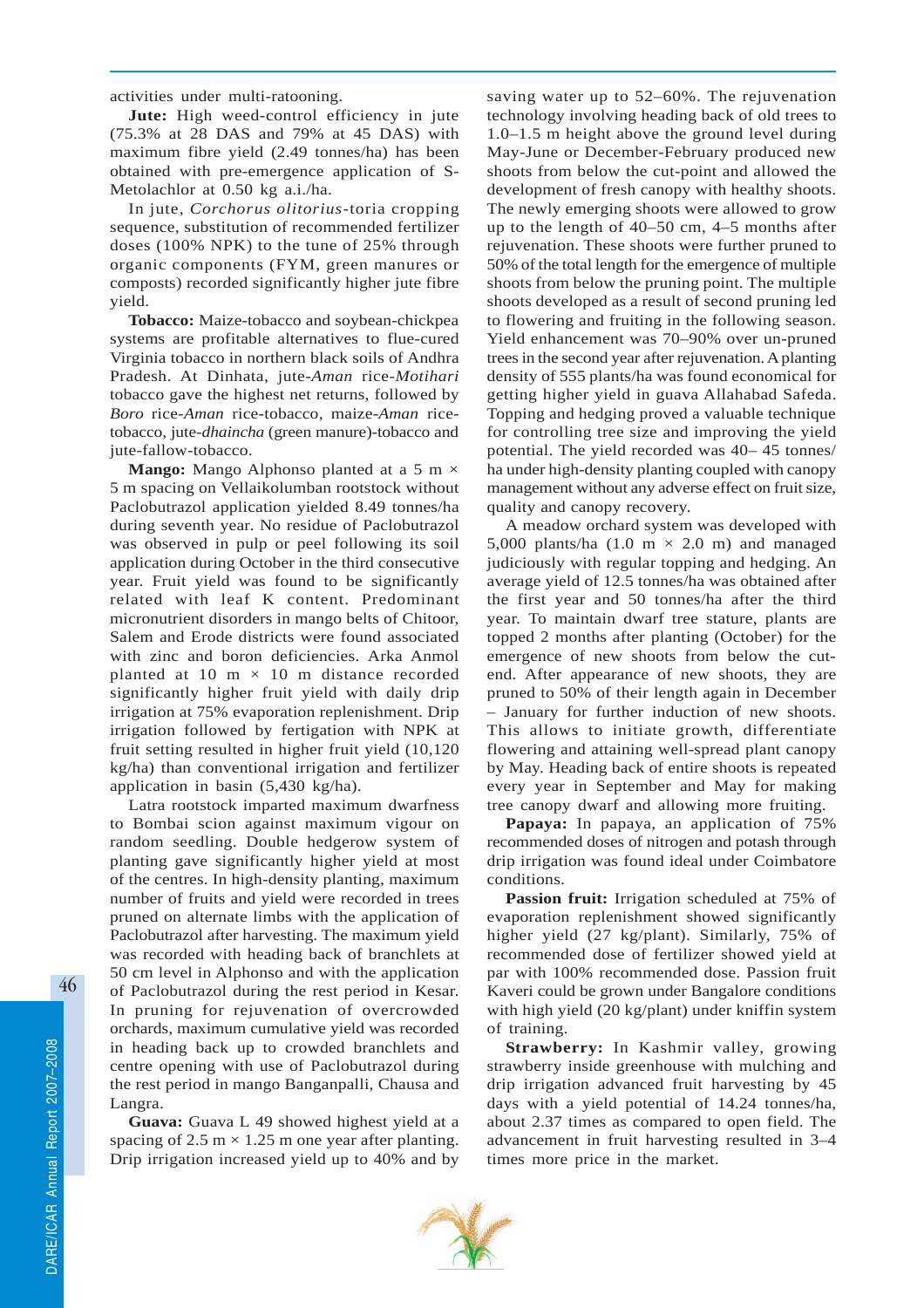**Banana:** Robusta banana under paired row planting  $(1.5 \text{ m} \times 1.5 \text{ m} \times 2.0 \text{ m} \text{ spacing})$  recorded the maximum yield (65.91 tonnes/ha), which was 39.5% higher (47.24 tonnes/ha) than the conventional planting system. Weekly fertigation with 75% recommended fertilizers recorded the maximum yield (57.68 tonnes/ha) in Robusta with a benefit: cost ratio of 2.13. A micronutrient mixture named Banana Shakthi has been developed. The mixture contains all micronutrients in proper proportion required for banana crop. This mixture can be applied to banana either as soil application (10 g/plant) or foliar spray (2% solution) based on soil pH. A computer simulated fertilizer tailoring equation model for Ney Poovan and Rasthali banana has been developed for balanced nutrition and targeted yield.

Two kg farmyard manure enriched with *Pseudomonas fluorescens* (109 cfu/g) and *Pseudomonas lilacinus* (106 cfu/g) per plant at the time of planting and 4 months later significantly reduced *Radopholus similis* (64%) and *Meloidogyne incognita* (76%). Pre-harvest application of Carbendazim (0.1%) followed by post-harvest treatment of neem leaf or garlic or turmeric extract (5%) resulted in complete control of anthracnose rot. Plant spacing of 2 m  $\times$  3 m with planting of 3 suckers per pit in Nendran, Grand Naine and Basrai at 1.8 m  $\times$  3.6 m spacing with 3 suckers per pit in Robusta have recorded higher yield. Inclusion of VAM, PSB, *Azospirillum* and *Trichoderma harzianum* at 250, 50, 50 and 50 g/ plant, respectively, in Rajapuri, Basari and Karpurachakkarakeli to 75% of recommended dose of fertilizer (RDF) improved plant growth and productivity. Application of 75% recommended doses of nitrogen and potash through drip irrigation was found ideal at most of the locations. However at Kovvur, 50% RDF with biofertilizers was sufficient for Karpura Chakkarakeli banana (AAB, Mysore). The best intercrops in banana are onion, cowpea and cabbage.

**Grape:** Thompson Seedless grafted on 110R sprouted earlier as compared to other rootstocks. Water-use efficiency at single leaf stage was maximum on 'Dogridge' rootstock followed by 110R, 1103P and 99R. Of the rootstocks, 110R was found to be the best. Twelve *Aspergillus* isolates from rhizosphere and non-rhizosphere soils of grapevine showed significant effect on P solublization in the laboratory.

**Citrus:** Site-specific nutrient management (800 g N, 400 g P, 600 g K, 250 g each of FeSO4,  $MnSO<sub>4</sub>$  and  $ZnSO<sub>4</sub>/tree$ ) in 'Mosambi' sweet orange (*Citrus sinensis*) helped improve fruit yield (14.7 tonnes/ha) over conventional farmers' practices (10.6 tonnes/ha) and application of recommended doses of fertilizers (11.6 tonnes/ha).



Sweet orange yields better in site-specific treatment

In fruit, vegetable-based intercropping models, fresh grain yield of 10.73 tonnes/ha of cowpea, 3.18 tonnes/ha of okra, 18.87 tonnes/ha of potato and 115,867 numbers of spikes/ha of *gladiolus* were obtained. However, net income of Rs 187,838 was obtained from okra-gladiolus rotation, followed by Rs 50,350 from cowpea-potato rotation.The highest yield was obtained in double hedgerow system of planting. Maximum yield of fruits was recorded in modified leader system, which was at par with open vase, while minimum yield was recorded in the control. In pruning trial, shoots pruned up to 50 cm at the time of harvesting followed by removal of new flush in November-December gave the maximum yield of quality fruits.

**Sapota:** A spacing of 5.0 m  $\times$  5.0 m for 10year-old Kalipatti and  $8 \text{ m} \times 4 \text{ m}$  for 18-year-old PKM 1 at Periyakulam recorded the highest yield. Application of 75% recommended doses of nitrogen and potash through drip irrigation was found ideal in sapota. Application of 5 kg vermicompost with 150 g N, 40 g  $P_2O_5$  and 150 g K<sub>2</sub>O/plant/year for Kalipatti and PKM 1 sapota recorded significantly higher growth and yield.

**Jackfruit:** Soft wood grafting of jackfruit using 4-month-old rootstocks under shade during October registered the highest graft take. At Kannara, grafting jack on jack seedlings and jack on Ainipala seedlings recorded higher success.

**Apple:** The productivity of apple Oregon Spur and Red Chief registered double the average global productivity from 8-year-old orchard raised on semi-dwarfing rootstocks MM 106 at a distance of 2.5 m  $\times$  2.5 m, accommodating 1,600 plants/ ha. The plants came into bearing after 3 years with pollination, drip irrigation, organic mulching and integrated nutrient and pest management against 7–8 years on seedling rootstocks.

**Almond:** Under medium high-density plantation, accommodating 625 plants/ha at a spacing of 4

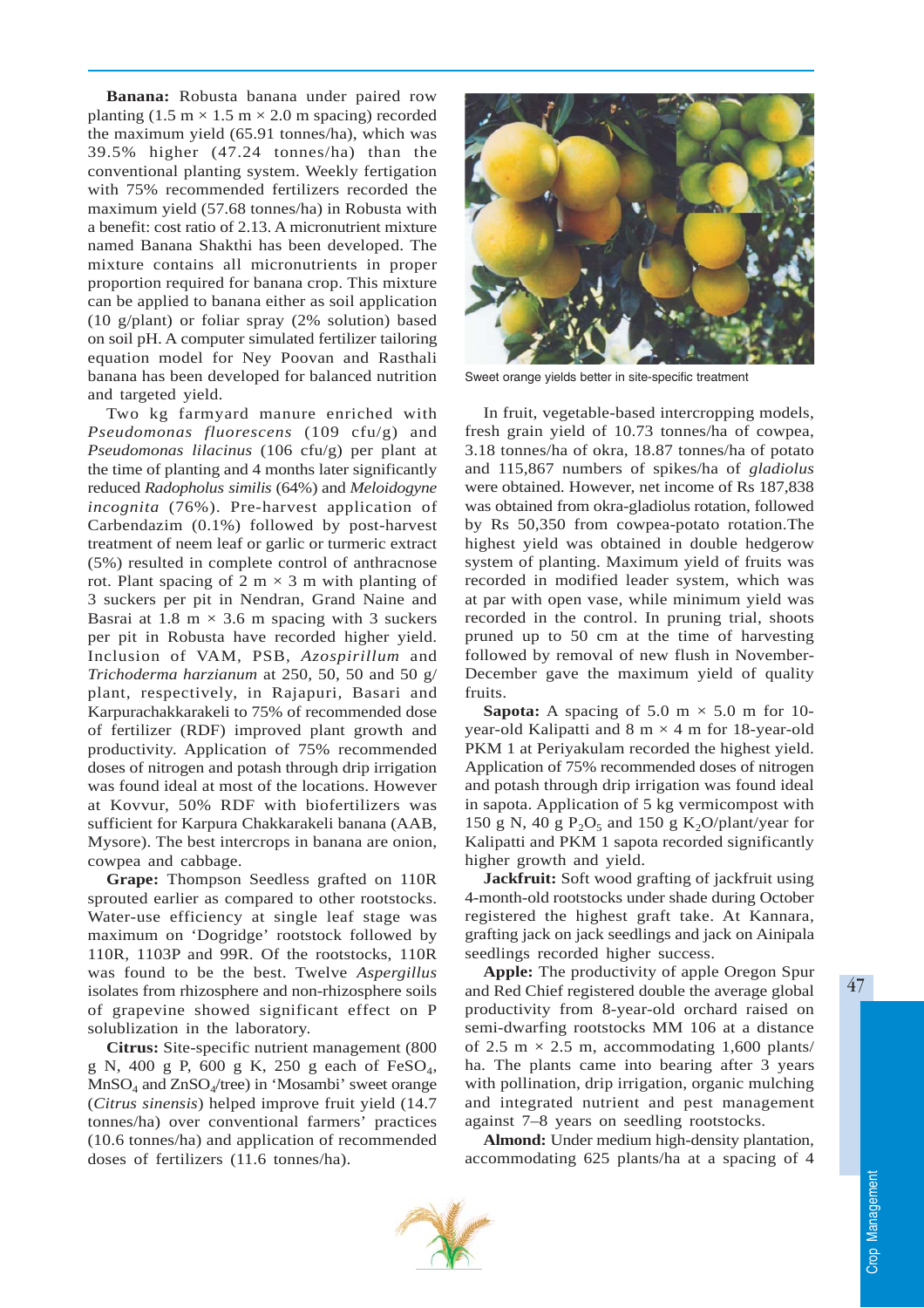$m \times 4$  m against 278 plants/ha conventionally, 7year-old almond Waris, Shalimar, Non-Pareil, Pranyaj and Merced recorded a yield of 2.4 tonnes/ ha. The plants came into bearing after 3 years (against 6–7 years on seedling raised plants). The plantation was raised with proper pollination, drip irrigation, organic mulching and integrated nutrient and pest management.

**Apricot:** Medium-density plantation using 5  $m \times 5$  m spacing, accommodating 400 plants/ha against 204 plants/ha in conventional method has been made in apricot. With proper training/pruning, pollination, integrated nutrient and pest management, drip irrigation and organic mulching, Harcot, Apricot AS 1, AS 2 and KS 1 came into bearing 3 years after planting, producing quality fruits. Apricot Selection AS 2 was found promising with fruit weight of 29.00 g, acidity 0.03% and TSS of 17.5°Brix.

**Arid zone fruits:** Evaluation of aonla-based diversified cropping models in arid ecosystem indicated that ground-storey crops performed well in different cropping models without affecting growth and development of main component crops. Among understorey crops, Seb ber in model 1 recorded an average yield of 70 kg/tree and was significantly superior to the control. In model 2, *Prosopis cineraria* grown in combination with aonla-*suaed*-moth bean-mustard  $(M_3)$  as an understorey component recorded an average yield of 0.5 kg/plant (75 kg/ha). Among groundstorey crops, gram excelled other crops recording an average yield of 1 tonne/ha.

In aonla, yield per plot (68 kg) and per ha (7.55 tonnes) were significantly high in double hedgerow system followed by cluster and hedgerow systems of planting. In high-density planting, 10  $m \times 10$  m spacing yielded 130.6 kg/plant (1.31) tonnes/ha). The irrigation through drip and low volume microsprinkler could save 30–45% irrigation water with increased fruit yield (35– 40%) over conventional flood irrigation system. Early fruit maturity was also noticed in microsprinkler used plots.

The best results were obtained when 50% of the nutrients were applied through chemical fertilizers and rest through biofertilizers and FYM in ber Kaithali budded on *Z. rotundifolia* rootstock. Frost injury in ber could be minimized by spraying of Sulphuric acid (0.5%) in third week of October and first week of November. Application of Atrazine (pre-emergence) with Glyphosate (postemergence) has been recommended for weed control in aonla. Initial sucker mortality of date palm has been controlled through treating suckers with Carbendazim  $(0.1\%)$  + Chlorpyriphos  $(0.1\%)$ + IBA (1,000 ppm).

**Vegetable crops:** Onion and garlic could be

grown on drip as well as sprinkler irrigation technology with a water saving of 40–50% and 15–20% increase in yield coupled with 30% saving of fertilizers. This technology is moving at a faster rate among onion growers in Maharashtra.

The technology has been developed for enhancing productivity in *kharif* onion: (1) raising of nursery in summer on broad bed furrow (BBF) with drip or sprinkler under shade nets and keeping seedlings ready for transplanting in first week of June, so that there would be early harvesting in October, (2) transplanting of seedlings on BBF with drip or sprinkler irrigation, the raised bed in BBF method facilitates quick and efficient drainage of rainwater, which minimizes the incidence of soil-borne and foliar diseases, (3) application of FYM or vermicompost pre-mixed with *Trichoderma viride* before preparation of beds for reducing the incidence of soil-borne diseases, (4) fertigation through drip avoids leaching losses of nutrients, which is common in high rainfall conditions, and (5) application of pre-emergence weedicides. This technology ensures 25 tonnes of yield/ha without hampering the quality of bulbs.

In broccoli, maximum head yield (366.0 q/ha) was recorded by application of poultry manure @ 5 tonnes/ha + half NPK (60:30:30 kg/ha). In organic farming trials of okra, maximum yield was recorded by application of FYM @ 10 tonnes/ ha + poultry manure  $\omega$  2.5 tonnes/ha. The highest water-use efficiency and water saving were obtained under 75% PE with drip irrigation scheduling at alternate day in cucumber. In water stress study of tomato, the flowering stage is the most critical stage for moisture stress followed by active vegetative stage.



Sprinkler irrigation in onion increases yield (15–20%) and saves water (40–50%)

**Potato:** Rice-potato-okra followed by ricepotato-jute and potato-French bean followed by potato-sorghum were found most remunerative potato-based crop sequences. Potato + French bean (2:1 ratio) followed by potato + *methi* (2:1 ratio) were most profitable intercropping systems. In

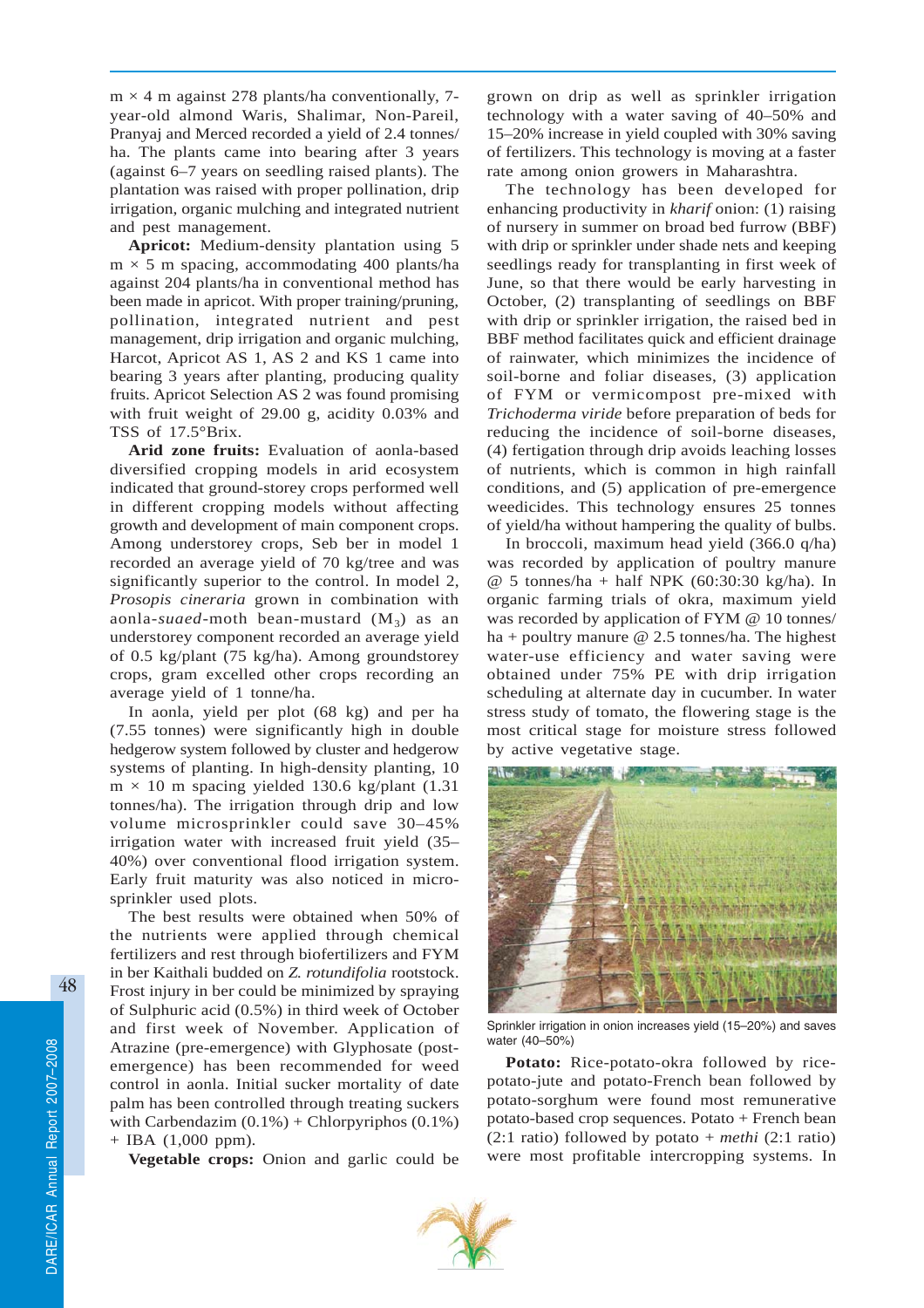potato-based crop sequences at different centres, NPK requirement of crop next to potato was reduced by 25% of the recommended dose when potato received 100% recommended NPK along with FYM @ 20 tonnes/ha. These crop sequences were rice-potato-wheat, potato-pearl millet, potatobottle gourd and potato-greengram.

With the use of phosphobacteria, the dose of P could be reduced to 75%. Among potato cultivars Kufri Pukhraj, Kufri Sutlej, Kufri Swarna and Kufri Badshah were found more nitrogen-efficient cultivars than other varieties tested.

Potato Kufri Pukhraj was identified to be a highly input-efficient cultivar having higher N influx. It has capacity to use higher soil N compared to Kufri Jyoti. Similarly, Kufri Swarna was the most nutrient-efficient variety in southern hills. Vermicompost proved to be superior to FYM, as it had direct effect on P availability at a latter stage of crop growth. The stolon formation and tuber initiation stages were identified to be most critical for water supply. Single drip layout application system for raised bed/triple row potato planting with 1.5 lakh plants/ha resulted in nearly 30% higher yield of potato, saving 50% of water compared to traditional method of furrow irrigation.

**Coconut:** The net primary production estimations of coconut monocrop in different agroclimatic zones indicated annual carbon sequestration potential of coconut above the ground biomass ranged from 8 to 32 CERs. The standing carbon stocks ranged from 18 to 51 CERs.

**Cashew:** Yield in high-density planting (416 and 500 trees/ha) was significantly higher (726 and 1,138 kg/ha, respectively) than normal density (457 kg/tree). The cashew graft production has been enhanced, producing 2.5 lakh grafts of improved and high-yielding varieties and made them available to farmers and developmental agencies.

Analysis of volatiles collected from virgin females of tea mosquito bug by GCMS revealed the presence of methyl butyrate. Lambda Cyhalothrin has been found to be most effective against foliage pests of cashew. Significant varietal variation has been observed for protein (4.26 – 12.29%), starch  $(6.75 - 78.66\%)$ , sugar  $(11.44 -$ 42.07%) and *in-vitro* digestibility of carbohydrate in cashew apple powder.

#### Mini palm oil mill

A portable snowball tender nut machine was developed. A mini palm oil mill with a capacity to process 1 tonne of fresh fruit bunches (FFB) of oil palm per hour was developed. The mill is devised in such a way that it is easily maintainable and can be repaired locally.

**Gerbera:** Organic modules have been developed as a component of IPM for an effective management of whitefly in gerbera grown under protected cultivation.

**Lilium:** Lilium bulb production technology has been standardized with using sawdust of *Cryptomeria japonica* and application of N:P:K (10:25:25) @ 100 g/m2.

**Medicinal and aromatic plants:** Propagation of patchouli (*Pogostemom cablin*) from mother plants was standardized using single leaf. Single leaf from the top 2–5 nodes produced fully developed plantlets in 60 days. An Anthroquinone compounds isolated from *Aloe* were characterized through HPTLC and LC-MS/MS. Two major anthroquinone compounds were isolated and found to have mass of 441.0 AMU (which corresponds to sodium adduct of Aloin A) and 577.3 AMU. Application of 7.5 tonnes FYM/ha and harvesting 135 days after planting significantly influenced fresh and dry foliage yield, andrographolide and iron contents, and their total herbage yield in Kalmegh.

**Betelvine:** The integrated crop management package has been developed for betelvine cultivation in major betelvine-producing areas. Inorganic nitrogen  $@$  200 kg in splits form  $+100$ kg  $P_2O_5 + 100$  kg  $K_2O + irrigation 100\%$ replenishment of cumulative pan evaporation (CPE) + 4 applications of *Trichoderma* + sanitation resulted in better growth and yield attributes. Application of Bordeaux mixture was found superior compared to biocontrol agent for Phytophthora foot rot of betelvine and increased betelvine yield. The application of oil cake + Carbofuran + 3–4 inoculations of *P. lilacinus* inoculated oil cake effectively controlled rootknot nematode and increased leaf yield.

**Mushroom:** Of the 53 hybrid strains of *Pleurotus sajor-caju* evaluated on wheat straw, 10 gave more than 68–85% BE. In paddy straw, mushroom 42 single spore isolates were compared for their growth rate, type of mycelial thread,



Shiitake mushrooms grown on wheat bran

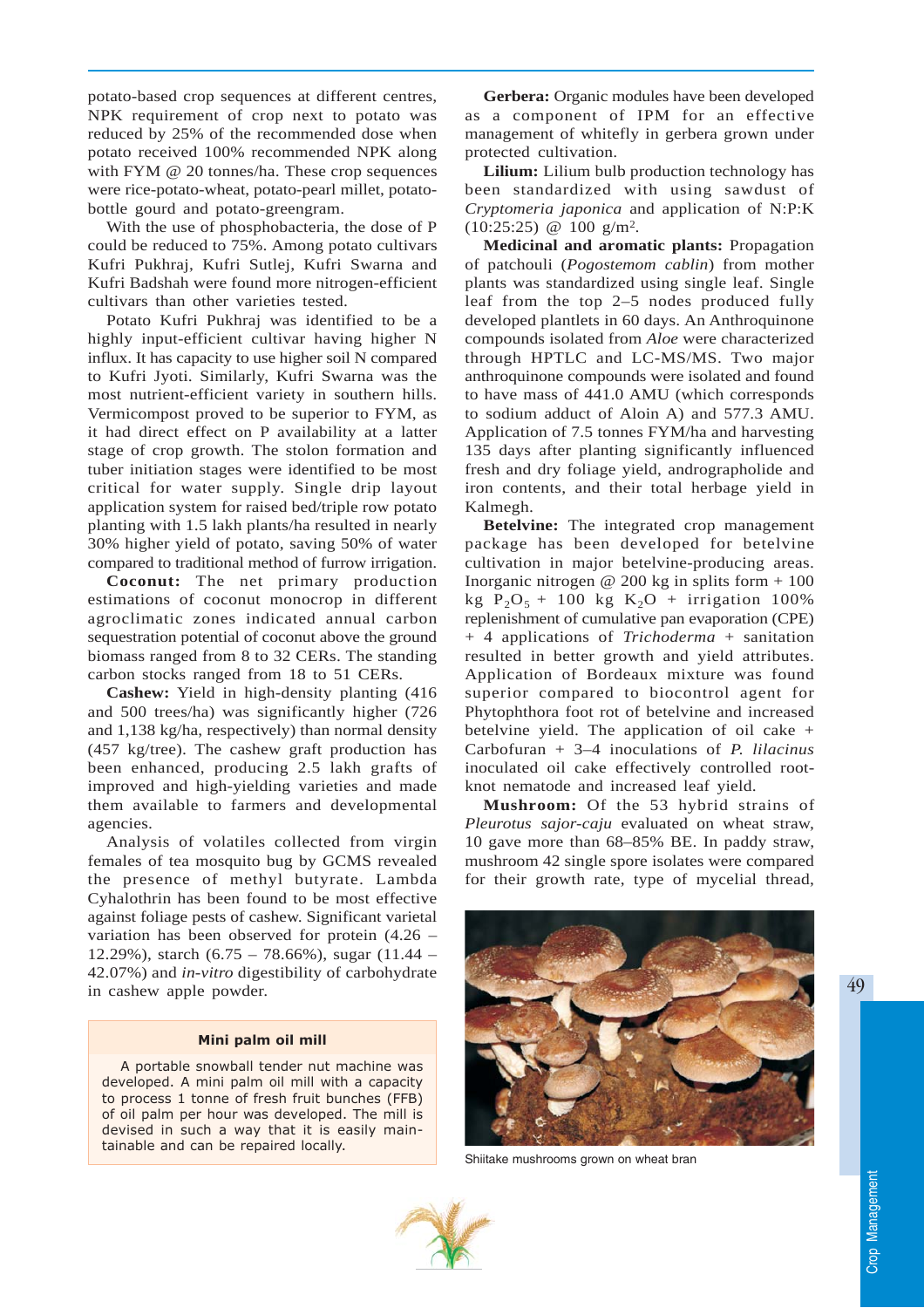density of mycelial growth, presence of aerial mycelia and chlamydospores. Cultivation technology of *Flammulina velutipes* standardizing polypropylene bags proved the best cultivation containers. Supplementation of 20% wheat bran proved better for increasing yield of shiitake mushroom. Medicinal mushroom (*Schizophylum commune*) has also been successfully cultivated on sawdust. The Thai culture gave highest yield followed by Korean OE 53. Cultivation practices of button, oyster and paddy straw mushrooms were developed in low-cost bamboo huts with good economic yields.

**Tuber crops:** Use of vermicompost (15 kg N) along with 45:40:60 kg NPK/ha was recommended for sweet potato. Biofertilizers with half recommended dose of phosphorus was standardized for *Colocasia* for Andhra Pradesh, which gave a cormel yield of 17.23 tonnes/ha. In elephant-foot yam, straw mulching was recommended for its weed management and enhanced yield in West Bengal (61.40 tonnes/ha), Andhra Pradesh (47.44 tonnes/ha) and Kerala, while sesame leaf mulching or black polythene mulching was recommended for Bihar, with a corm yield of 41.6 tonnes/ha.

Elephant-foot yam as an intercrop in litchi orchards with full dose of fertilizer (80:60:80 NPK kg/ha) recorded maximum corm yield of 37.3 tonnes/ha with a net return of Rs 126,000/ha. In Chhattisgarh, elephant-foot yam as intercrop in mango orchard gave the highest corm yield of 9.52 tonnes/ha. Sweet potato was the best intercrop in pre-bearing cashew orchard with a highest cost:benefit ratio (1: 1.36).

# PROTECTION

**Rice:** Many promising entries showing resistance/ tolerance have been identified in screening nursery for different insect-pests and diseases.

*Biological suppression of crop pests*. In a largescale demonstration of biocontrol-based IPM, the use of *Trichogramma chilonis* and *T. japonicum* as well as antagonistic organisms (*Pseudomonas fluorescens* and *Trichoderma* spp.), covering 1,200 ha of deep-water lands (*cole*) effectively controlled rice pests and diseases and enhanced yield.

*Nematode*. Nematode distribution atlas of economically important plant-parasitic nematodes of major crops has been compiled and digitized. Hot spots areas in paddy against *Aphelenchoides besseyi* in West Bengal and Himachal Pradesh and *Meloidogyne graminicola* infesting paddy in Tamil Nadu, Karnataka and Himachal Pradesh have been identified. Management of *Meloidogyne graminicola* infecting paddy was achieved through soil solarization of nursery area + Carbofuran 3 G at 1 kg a.i./ha 45 days after transplanting or neem cake at 100  $g/m^2$  i + Carbofuran in the main field.

*Mites.* Fenazaquin at 125 g ai/ha or Diafenthiuron at 300–600 g ai/ha or Dicofol at 2.5 ml/litre was found effective in reducing rice sheath mite *Steneotarsonemus spinki,* which was noticed to be severe during the third week of October (47 mites/leaf sheath) on Jaya and Gurjary varieties in Navsari (Gujarat). At Coimbatore, initial field screening of rice genotypes revealed few fairly resistant varieties (harbouring less than 10 to 15 mites/3 cm leaf length) against spidermite,

| Promising rice entries identified against insect-pests |                          |                                                                                                                                                                        |  |  |
|--------------------------------------------------------|--------------------------|------------------------------------------------------------------------------------------------------------------------------------------------------------------------|--|--|
| Trial                                                  | Pest                     | Promising entries identified                                                                                                                                           |  |  |
| <b>PHS</b>                                             | Plant hoppers            | KAU Ptb 9412-13, KAUM MO8 20 KR, CR AC 34997, KAUM 95-1, KAU<br>PTB 9401-2, CORH 3, KAUM 103-104-1                                                                     |  |  |
| <b>GMS</b>                                             | Gall midge               | RP 4642-669, RP 4643-713, RP 4643-723, RP 4643-829, RP 4643-985,<br>RP 4643-1020, RP 4645-688, RP 4644-745, RP 4647-1191, JGL 8644,<br>JGL 11541, JGL 11551, JGL 13391 |  |  |
| <b>GMSS</b>                                            | Gall midge               | INRC 5073, INRC 17494, INRC 8867, INRC 3021, INRC 7055, INRC 8843,<br><b>INRC 2489</b>                                                                                 |  |  |
| <b>GEMP</b>                                            | Multiple pest resistance | IC Nos 331779, IC 340054, IC 115503, IC 321504, IC 337578                                                                                                              |  |  |
| <b>MRST</b>                                            | Multiple pest resistance | Salkathi (CR AC 35181), RP 4621-1842, RP 4621-1845, RP 4518-2-6, RP<br>4642-669, RP 4516-3-8, RP 4639-110, JGL 13595                                                   |  |  |
| <b>NSN</b>                                             | Multiple pest resistance | IET 17885, IET 18909, IET 19308, IET 19379, IET 19571, IET 19794,<br><b>IET 19632</b>                                                                                  |  |  |

PHS, Planthopper screening; GMS, gall midge screening; GMSS, gall midge special screening; GEMP, germplasm evaluation against major pests; MRST, multiple resistance screening trial; NSN, national screening nursery**.**

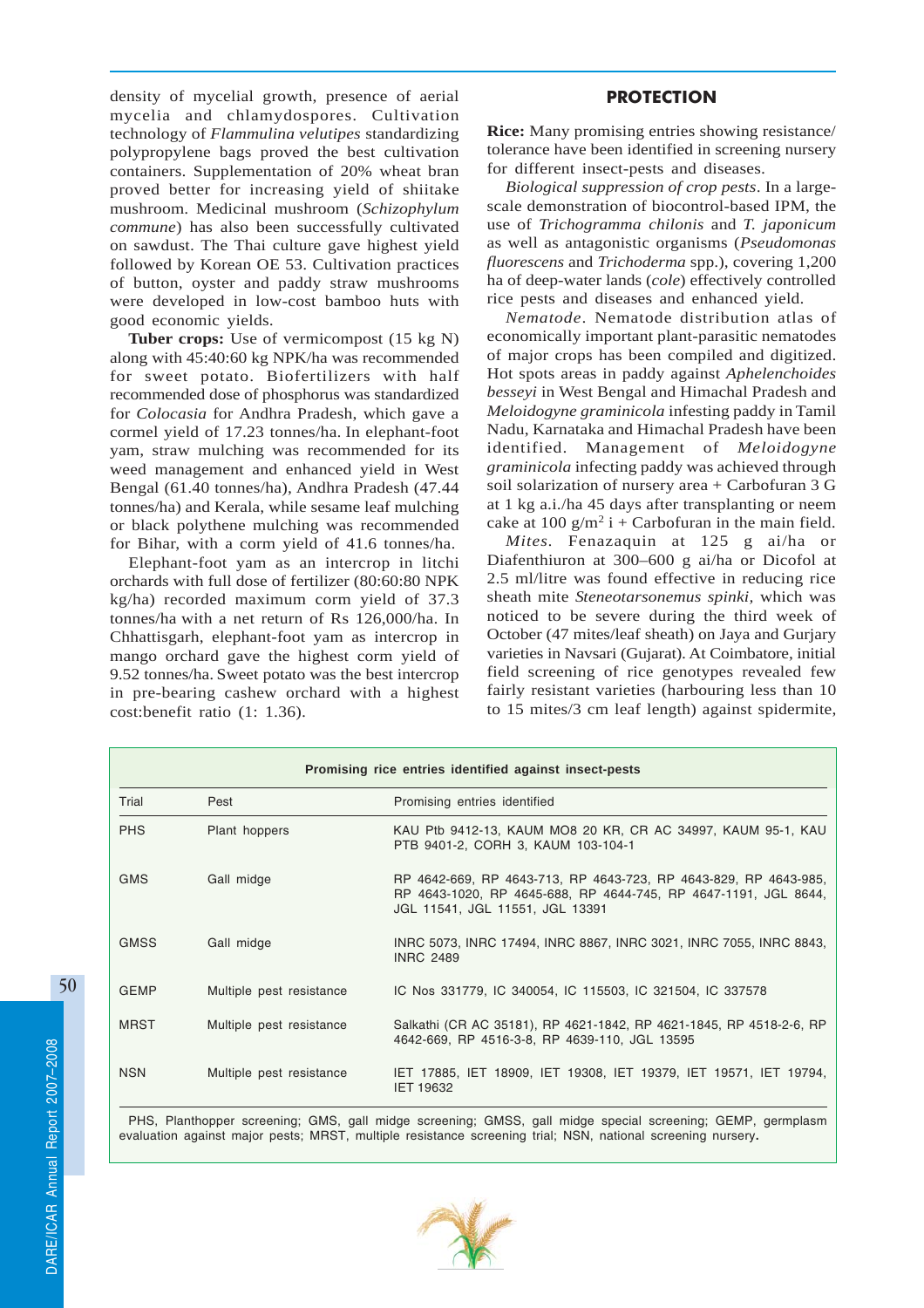| Promising entries identified against various diseases |                                                                                                                                                                                |                   |                                                                                                                                                                                                                      |  |  |
|-------------------------------------------------------|--------------------------------------------------------------------------------------------------------------------------------------------------------------------------------|-------------------|----------------------------------------------------------------------------------------------------------------------------------------------------------------------------------------------------------------------|--|--|
| <b>Disease</b>                                        | Promising entries identified                                                                                                                                                   | <b>Disease</b>    | Promising entries identified                                                                                                                                                                                         |  |  |
| Sheath blight                                         | NSN: IET 18353, 19334, 19929,<br>20052, 20071, 20075, 20095<br>DSN: ARC 10573, CB 02-012                                                                                       |                   | 19491, 19492, 19117, 19744, 19745<br>Glume discolouration DSN: IR 78224-22-2-980, VL 7504,<br>VL 30019, 35VL 30246, HPR 2143,                                                                                        |  |  |
| Brown spot                                            | NSN: IET 18208, 18725, 18727,<br>18754, 8647, 19344, 19697, 19656,<br>19657, 19189, 19212, 19786,<br>19630, 19631, 19635, 19638,<br>19640, 19767, 19725, 19726, 19731,         | Bacterial blight  | HPR 1156, Bhrigodan<br>NSN: IET 19046, 19590, 19045,<br>19026, 19144, 18990, 19148,<br>19120, 20080, 18697, 19542<br>DSN: CB 01-001, VOPH 3102                                                                       |  |  |
|                                                       | 19739, 19746, 19530<br>DSN: ARC 10555, CB03-334,<br>CB02-012, IR 78224-22-2-98, HPR-<br>2505, ARC 10535 and ARC 10573                                                          |                   | Rice tungro disease NSN: IET 18720, 19706, 19708,<br>19711, 19712, 19722, 19646,<br>19662, 19161, 19799, 19742;<br><b>TNRH-142</b>                                                                                   |  |  |
| Sheath rot                                            | NSN: IET 19144, 18647, 18755,<br>18646, 19389, 19424, 19513,                                                                                                                   |                   | DSN: IR 78221-19-6-82, HPR-2413<br>and ARC 10560                                                                                                                                                                     |  |  |
|                                                       | 18808, 19370, 19664, 19162,<br>19163, 19963, 20064, 20067,<br>20085, 20006, 19743, 19739,<br>19744, 19754, 19758, 19759<br>DSN: CB 01-001.CB 03-008.<br>CB 02-0212, ARC 10560. | Multiple diseases | IET 20066 (blast, bacterial blight<br>and tungro) IET 19542 (blast,<br>bacterial blight and tungro) IET<br>19739 (brown spot, sheath rot and<br>tungro) CB 03-008 (blast, sheath<br>blight and sheath rot) CB 02-012 |  |  |
| False smut                                            | NSN: IET 18732, 18736, 18353,<br>18781, 18782, 18796, 18990,                                                                                                                   |                   | (sheath blight, brown spot and<br>sheath rot)                                                                                                                                                                        |  |  |
|                                                       | NSN, National screening nursery; DSN, District screening nursery                                                                                                               |                   |                                                                                                                                                                                                                      |  |  |

*Oligonychus oryzae*. Abamectin at 0.5 ml/litre and Fenazaquin at 1 ml/litre were effective in checking mite population that peaked between 35 and 70 days after planting.

**Wheat and barley:**Wheat and barley genotypes showing resistance to various diseases and insect pests have been identified.

*IPM in barley.* Seed treatment with Carboxim 200 WS at 3 g/kg of seed and Imidacloprid at 0.6 g a.i./kg + foliar sprays of Propiconazole (Tilt 25 EC) at 0.1% and Imidacloprid at 20 g a.i./ha reduced incidence of stripe and stem rusts, covered smut, foliar blight, aphids and termites. It also increased number of plants/plot by reducing seedling death, and increased test weight and grain yield significantly over check.

**Maize:** Four lines of maize have been registered as the sources of disease resistance.

| Registered lines of maize at NBPGR |                    |                      |  |  |  |
|------------------------------------|--------------------|----------------------|--|--|--|
| Line                               | <b>INGR</b> number | Novel/unique feature |  |  |  |
| <b>BPPT 1 35</b>                   | 06043              | PFSR resistance      |  |  |  |
| <b>BPPT 1 37</b>                   | 06044              | PFSR resistance      |  |  |  |
| <b>BPPT 1 38</b>                   | 06045              | PFSR resistance      |  |  |  |
| <b>BPPT 1 44</b>                   | 06046              | PFSR resistance      |  |  |  |

**Sorghum:***IPM in sorghum.* Wheat straw bundles of 90 cm length and 22 cm diameter were packed in plastic nets and placed in sorghum fields for 15 days for bundles with spiders. These bundles were then placed in rice fields at 20 bundles/ha. This practice along with growing of maize, sunnhemp or *Sesbania* as a border crop significantly increased population of natural enemies concurrent with reduction of yellow stem borer. Many of the volatiles from 30 isolates of 6 species of *Trichoderma* have been found inhibitory to *Sclerotium rolfsii, Fusarium oxysporum* f. sp. *vasinfectum* and *F. ciceri*.

**Pearl millet:** Pearl millet MH 1248, MH 1291, MH 1294, MH 1299, MH 1328, MH 1397, MH 1363, GHB 538, GHB 558, PB 106, Pusa 266, Raj 171, ICMV 221 and JBV 2 have exhibited resistance against downy mildew, smut and rust.

**Groundnut:** *In-vitro Trichoderma* isolates NRCG T 06 and NRCG T 17 have been found effective against collar rot (*Aspergillus niger*) and stem rot (*Selerotium rolfsii*) and NRCG T12, NRCG T16, NRCG T 32 and NRCG T 34 showed antagonism against *Aspergillus flavus*.

Gypsum at 500 kg/ha at pegging significantly reduced aflatoxin contamination. Garlic and onion rotation in long-term significantly reduced soil population of *A*. *flavus* and aflatoxin contamination in subsequent crop of groundnut.

**Sunflower:** Seed treatment with mixture of Iprodione + Carbendazim 0.2%, followed by two sprays of Quintal 0.2% along with two sprays of Propiconazole 0.1%, and seed treatment + two sprays with Hexaconazole 0.1% were effective in reducing *Alternaria* leaf-spot incidence.

Imidacloprid 5 g/kg seed along with its spraying

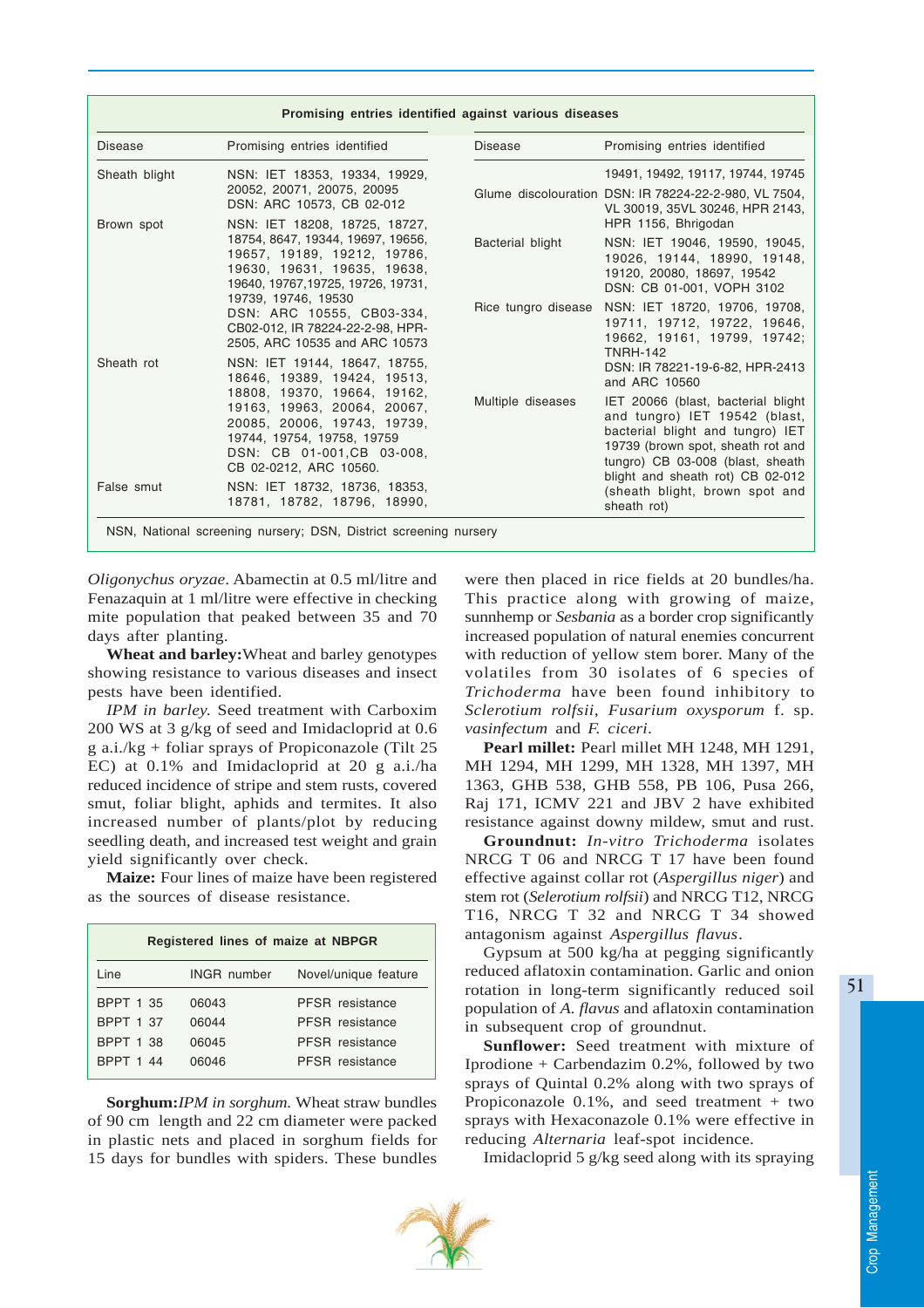| Wheat and barley genotypes with resistance to diseases and insect-pests                       |                                                                                                                                                                                                                       |  |  |  |  |
|-----------------------------------------------------------------------------------------------|-----------------------------------------------------------------------------------------------------------------------------------------------------------------------------------------------------------------------|--|--|--|--|
| Disease/Insect-pest                                                                           | Resistant genotypes                                                                                                                                                                                                   |  |  |  |  |
| Wheat                                                                                         |                                                                                                                                                                                                                       |  |  |  |  |
| Stem, leaf and stripe rusts $+$ leaf blight $+$ powdery mildew $+$<br>Karnal bunt + flag smut | TL 2934                                                                                                                                                                                                               |  |  |  |  |
| Stem, leaf and stripe rusts + leaf blight* + Karnal bunt                                      | <b>HS 485</b>                                                                                                                                                                                                         |  |  |  |  |
| Stem, leaf and stripe rusts $+$ powdery mildew $+$ flag smut                                  | TL 2942                                                                                                                                                                                                               |  |  |  |  |
| Leaf blight* + flag smut                                                                      | <b>HS 459</b>                                                                                                                                                                                                         |  |  |  |  |
| Stem, leaf and stripe rusts $+$ Karnal bunt $+$ flag smut                                     | <b>HS 461</b>                                                                                                                                                                                                         |  |  |  |  |
| Leaf and stripe rusts $+$ leaf blight*                                                        | HPW 251, HW 5037                                                                                                                                                                                                      |  |  |  |  |
| Leaf and stripe rusts $+$ flag smut                                                           | AKDW 2997-16                                                                                                                                                                                                          |  |  |  |  |
| Leaf and stem rusts + flag smut                                                               | GW 373                                                                                                                                                                                                                |  |  |  |  |
| Leaf and stem rusts + Karnal bunt + flag smut                                                 | <b>MACS 2956</b>                                                                                                                                                                                                      |  |  |  |  |
| Leaf and stem rusts $+$ leaf blight*                                                          | HI 1531                                                                                                                                                                                                               |  |  |  |  |
| Leaf and stem rusts + leaf blight* + flag smut                                                | <b>HPW 254</b>                                                                                                                                                                                                        |  |  |  |  |
| Leaf and stem rusts + leaf blight <sup>*</sup> + flag smut + Karnal bunt                      | VL 890, UP 2632, NW (S) 02-4                                                                                                                                                                                          |  |  |  |  |
| Karnal bunt + flag smut                                                                       | HPW 236, VL 875, JKW 20, VL 870, NIDW 325                                                                                                                                                                             |  |  |  |  |
| Stem, leaf and stripe rusts $+$ foliar aphids                                                 | PBW 559, HI 1531                                                                                                                                                                                                      |  |  |  |  |
| Stem and leaf rusts + foliar aphids                                                           | VL 882, DDK 1025                                                                                                                                                                                                      |  |  |  |  |
| Stripe and leaf rusts + foliar aphids                                                         | NW (S) 02-4, VL 891                                                                                                                                                                                                   |  |  |  |  |
| Stem, leaf and stripe rusts $+$ root aphids                                                   | HPW 236, HPW 245, HS 473 and HW 5028                                                                                                                                                                                  |  |  |  |  |
| Stripe and leaf rusts + root aphids                                                           | <b>VL 870</b>                                                                                                                                                                                                         |  |  |  |  |
| Stem, leaf and stripe rusts $+$ foliar aphids $+$ root aphids                                 | <b>MACS 6198</b>                                                                                                                                                                                                      |  |  |  |  |
| <b>Barley</b>                                                                                 |                                                                                                                                                                                                                       |  |  |  |  |
| Stripe rust**                                                                                 | BHS 369, HBL 410, HBL 501, PL 815, RD 2624,                                                                                                                                                                           |  |  |  |  |
| RD 2734, RD 2738                                                                              | RD 2683, RD 2707, RD 2729, RD 2730, RD 2732,                                                                                                                                                                          |  |  |  |  |
| Leaf blight                                                                                   | BHS 366, BHS 377, BHS 380, BH 888, DWRUB 52,                                                                                                                                                                          |  |  |  |  |
|                                                                                               | HUB 194, HUB 195, K 850, K 860, K 866, K 867,<br>K 868, NDB 1173, NDB 1276, NDB 1414, PL 751,<br>PL 808, PL 810, PL 811, PL 812, PL 815, RD 2035,<br>RD 2723, RD 2724, VLB 103, VLB 104, VLB 105,<br>VLB 107, VLB 108 |  |  |  |  |
| Stripe rust + leaf rust + leaf blight + stem rust                                             | HUB 195, RD 2724, VLB 103                                                                                                                                                                                             |  |  |  |  |
| *Moderately resistant; ** Highly resistant                                                    |                                                                                                                                                                                                                       |  |  |  |  |

at 0.05% at 30 and 45 days, and seed treatment with Thiomethoxam 4 g/kg of seed, followed by two sprays of Thiomethoxam (0.05%) at 30 and 45 DAS reduced necrosis incidence and increased seed yield. Indoxacarb 0.015% and Profenophos 0.05% have been effective against defoliators and stem borer.

**Safflower:**Carbendazim at 0.1% was most effective for *Alternaria* leaf spot.

**Castor:***Botrytis* grey mold disease could be effectively managed with two sprays of Carbendazim (0.1%) + *Trichoderma viride* (0.3%).

**Rapeseed-Mustard:**Mustard sowing in first fortnight of October, followed by prophylactic spray of *Allium sativum* bulb aqueous extract (2%) and 5% aqueous leaf extract of *Eucalyptus globosus* managed foliar diseases of mustard can substitute Mancozeb.

#### Trivir, a biopesticide, for wilt and root-rot diseases

A formulation with trade name Trivir 1% W.P. (DOR B-16 strain of Trichoderma viride) has been developed and registered under Section 9 (3B) of the Insecticide Act, 1968 for commercial production. This antagonist strain effectively controls wilt and root-rot diseases of castor, pigeonpea, sesame, chillies, cowpea and pulses. It effectively managed castor wilt as seed treatment (10 g/kg seed) along with soil application (2.5 kg mixed with 125–200 kg of FYM/ha). The improved strain of  $T$ . viride is tolerant to Carbendazim, and it can be used along with seed-treatment fungicides. This biopesticide also showed suppression of reniform nematodes that predispose castor to wilt disease.

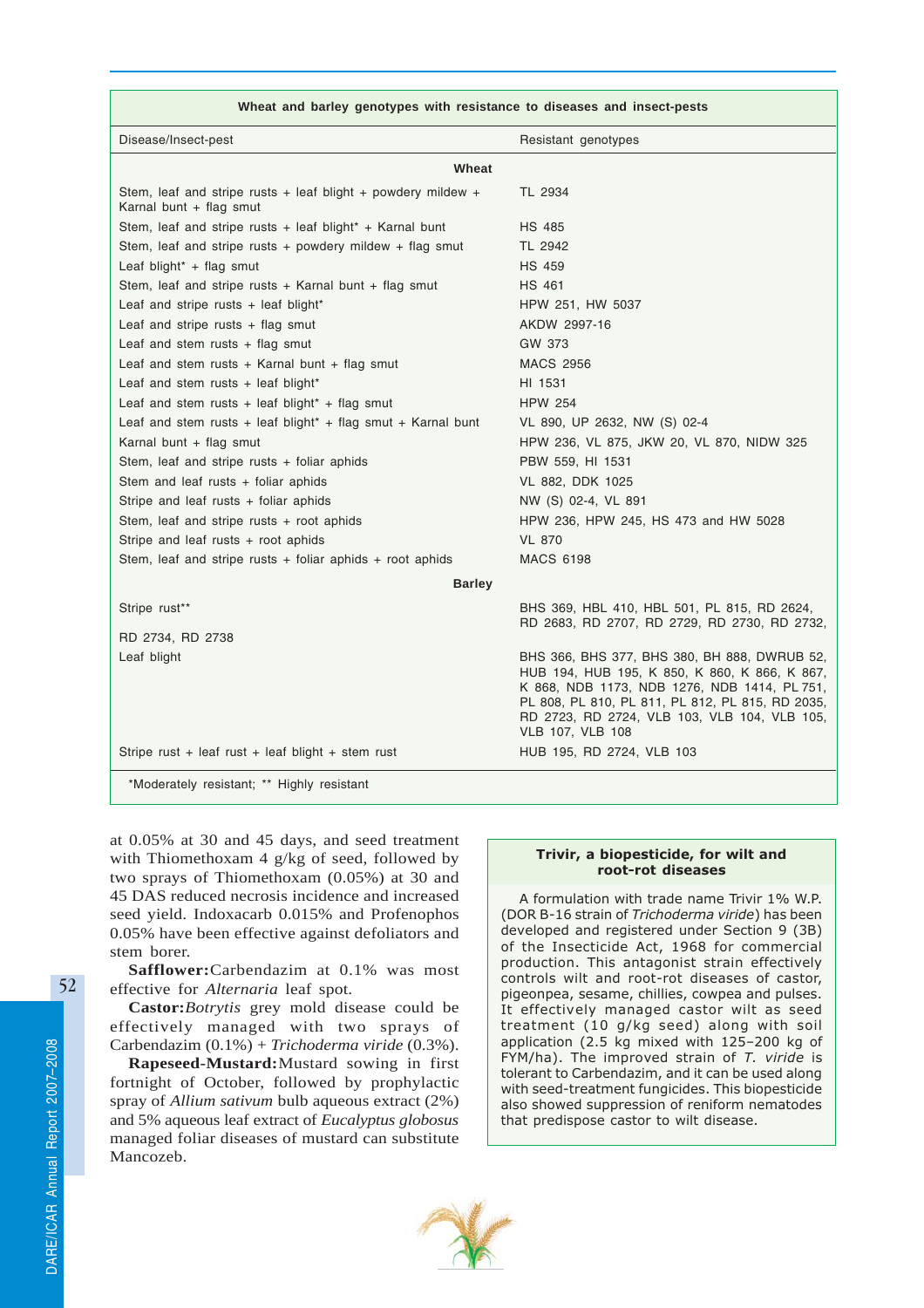**Soybean:**Field screening for rust at hot spot helped in identification of resistant lines KDS 327 and 2355.

**Sesame:**Sesame in 3:3 ratio with greengram, blackgram and clusterbean reduced incidence of leaf roller/capsule borer and bud fly and gave maximum sesame-seed equivalent yield. Seed treatment with *Trichoderma viride* (0.4%) + *Pseudomonas fluorescens* (0.4%) + soil application of *Trichoderma viride* at 2.5 kg/ha *+ Pseudomonas fluorescens* at 2.5 kg/ha minimized incidence of *Macrophomina* stem and root rot, *Alternaria* leaf spot and *Phytophthora* blight, and gave highest seed yield.

**Linseed:** Companion 75WP (63% Mancozeb + 12% Carbendazim) has been most effective in reducing *Alternaria* blight infection and enhancing grain yield. Seed treatment with Thiophanate methyl 75 WP  $(2.0 \text{ g/kg seed}) +$  two sprays of Indofil M-45 (0.25%), followed by seed treatment with Thiophanate methyl 75 WP and 2 sprays of aqueous neem leaf extract (5.0%) effectively reduced *Alternaria* blight and enhanced grain yield.

**Chickpea:** GNG 1581, IPC 2004-52, JG 2000- 14, JG 2004-3 and Phule G 0425-9 have been found resistant to *Fusarium* wilt.

Soil treatment with Carbofuran at 1.5 kg/ha and Carbosulfan 25 ST at 3% ww/kg seed effectively reduced root-knot nematodes population.

*IPM in chickpea.* In chickpea for suppressing pest incidence seed treatment with *Trichoderma* and *Rhizobium* culture and Chlorpyriphos for termite control, pheromone traps at 5/0.4 ha for monitoring *Helicoverpa* population, spray of 5% neem seed kernel extract (NSKE) and *Ha-NPV* (250 LE/ha), spray of Endosulfan or Indoxacarb and Basalin (herbicide) were found best IPM strategies.

**Pigeonpea:** E2Y45 20% SC 40 g a.i./ha, followed by Spinosad (Spinosyn  $A + D$ , 50:50%) at 73 g a.i./ha controlled pod borer effectively.

*Plant-parasitic nematodes.* Warked village of Buldhana district (Maharashtra) has been identified as hot spot for *Heterodera cajani* infecting pigeonpea. The Malai village of Jalgaon district in Maharashtra has been observed hot spot for infestation by *Radopholus similis* in banana. Majority of polyhouses in Himachal Pradesh, particularly in districts of Bilaspur, Hamirpur and Kangra having combination of carnation and capsicum were heavily infested with root-knot nematodes.

**Biological control of cyst nematode:** Pigeonpea is widely attacked by pigeonpea cyst nematode (*Heterodera cajani*) in Tamil Nadu. Seed treatment with *Pseudomonas flourescens* + *Trichoderma viride* at 5 + 5 g/kg seed decreased *Heterodera cajani* population in soil by 32.5% and 37.1%.

Its benefit : cost ratio was 2.29. This recommendation has been included in cropproduction guide, and is widely accepted by farmers of the state.

**Mungbean:** The combined application of neem cake at 100 g/m2 + *Trichoderma viride* at 2.5 kg/ ha as soil application at sowing has been found most effective for management of root-knot nematodes infecting mungbean.

**Urdbean:** Cyhalafop butyl at 100 g/ha as postemergence herbicide between 21 and 28 DAS effectively managed weeds in *rabi* urdbean.

**Cotton:** Thiomethoxam 500 FS at 5 ml and 7.5 ml/kg seeds was effective up to 35 days in reducing jassids and aphids. For controlling pink bollworms, Triazophos (0.05%) was effective. Imidacloprid and new insecticides E 2Y45 and Spinosad have been found to have moderate effect in reducing mirid bug population. Two *G. hirsutum* germplasm lines (CT I 425-45R, EL 395A) resistant to most virulent race 18 of *Xanthomonas axonopodis* under pot culture and two *G. hirsutum* lines (A02 N 99 and A 03 N 119) under field conditions, have been identified.

*IPM in cottton*. Pink bollworm is emerging as a major threat in cotton. Mating-disruption technique using PB Rope L has been demonstrated in large-scale validation trials in Dharwad and Sriganganagar.

*Biological suppression of pests in Bt cotton*. *Trichoderma* seed treatment + cotton interspersed with *Cassia occidentalis* (6:1) + 10% planting of maize and zinnia + one release of *Chrysoperla carnea* at 14,000/ha effectively reduced sucking pests and increased seed-cotton yield with increased net returns.

**Sugarcane:** Tolerant strains of *Trichogramma chilonis* at 28°C have been identified.

An artificial diet has been developed for white moth; closely resembling to top-borer. Eggs of this moth have been used for rearing *Telenomus beneficiens,* a potential egg parasitoid of top-borer.

Sett treatment with *Trichoderma* spore suspension, TMC in powder form in farmyard manure at 20 kg/ha at planting, metabolites of *Trichoderma* (2.5%) applied at tiller stage performed better in checking red rot and promoting growth of sugarcane. *T. harzianum* strains T 37 and T 38 induced systemic resistance and provided protection (45–55%) in challenge inoculation with *C. falcatum*. The *T. harzianum* also enhanced germination (10–12%), tillers, number of millable canes and yield (10–15 tonnes/ha) over the check.

*Biological suppression of pests. Trichogramma chilonis* at 50,000/ha had good impact in reducing incidence of Plassey borer *Chilo tumidicostalis* and in increasing egg parasitism percentage as well as sugarcane yield in Asom. Inoculative release

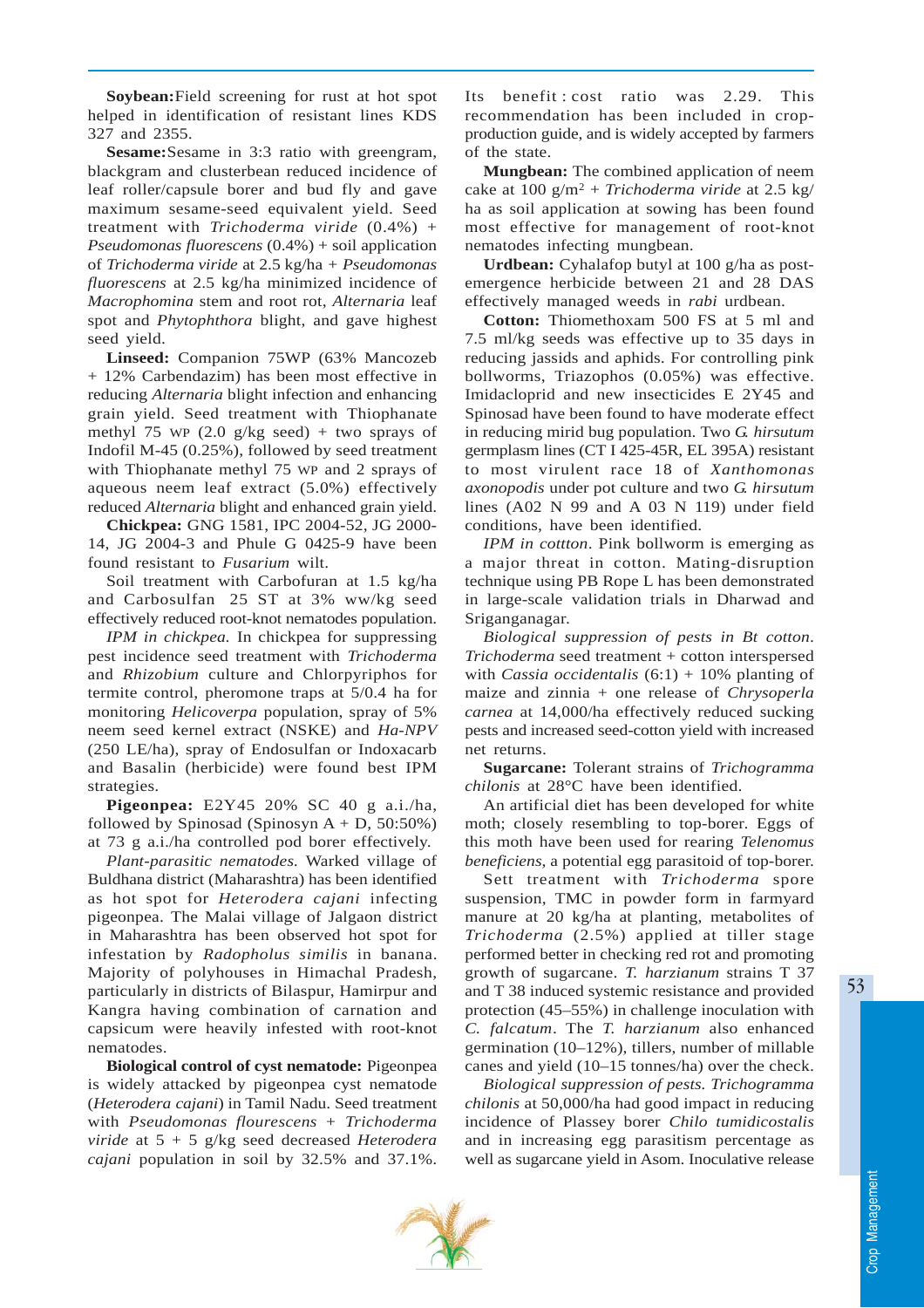of predator *Dipha aphidivora* at 1,000 larvae/ha at 10 spots effectively controlled sugarcane woolly aphid population within 60 days at Coimbatore, Puthur, Vellalore and Elayamuthur.

**Jute:** Stem rot, seedling blight, damping off, collar rot and root rot are prevalent in all jutegrowing areas, irrespective of species, variety or place. The intensity ranged from 6.35% at Barrackpore to 41.2% at Bahraich. Anthracnose (*Colletotrichum corchorum*) was recorded only in white jute at Bahraich. Its intensity ranged from 15.50 to 30.60%. Leaf mosaic was of very high incidence (75 to 100%) at Bahraich while other diseases were negligible.

Semilooper, stem weevil, yellow mite, *Myllocerus* sp. and Bihar hairy caterpillar were found in all jute-growing areas but not in very severe form, excepting stem weevil at Bahraich (16.67– 24.51%), Bihar hairy caterpillar at Katihar (38.49%) and jute beetle at Nagaon (60.33%).

**Tobacco:** *Lantana camara*, *Thevetia nereifolia* and *Nyctanthes* sp. extracts controlled aphid up to 90% at 10 µl concentration. At Hunsur, FCH 221 and FCH 222 have been identified as promising *Fusarium* wilt-resistant advanced breeding lines. In *Motihari* tobacco, bacterial wilt has been significantly reduced by bacterial drench inoculation at 108 cfu/ml and liming at 560 kg/ ha and fallowing for 30 days and *in-situ* green manuring with *dhaincha*.

**Mango:** Disease forecasting models were developed for mango blossom blight. The management practices were standardized for minimizing the incidence of anthracnose and blossom blight. Application of Prochloraz(0.1%) and foliar extract of *Vitex negundo* (5%) followed by post-harvest treatment of neem leaf extract (5%) and *Trichoderma harzianum* reduced fruit rot due to anthracnose. Similarly, post-harvest usage of neem leaf extract (5%) preceded by pre-harvest application of foliar extract of *Vitex negundo* (5%) was found most effective for controlling stem-end rot.

Single application of Methionine, a precursor of ethylene in soil, @ 200 ppm increased flowering (85%) and fruit setting (51.30 fruits/panicle) in mango Dashehari significantly. Soil microbial populations in terms of fungal and bacterial growth were also increased to the tune of 5.3 log fungal cfu/g soil and 8.40 log bacterial cells/g soil with its application.

Three spraying of Imidacloprid and Endosulfan starting first spray of Imidacloprid (0.005%) at panicle emergence followed by two sprays of endosulfan (0.07%) at 15 and 21 days intervals proved highly effective in reducing hopper population with highest yield. In IPM, module-II consisting of Imidacloropid (0.005%), NSKE (5%) and Endosulfan (0.07%) were highly effective by recording lowest survival of hopper population (8.64%) and maximum fruit yield (259.0 kg/tree) in mango Langra. Module-II (Thiomethoxim-Azadirachtin-Ethofenprox) proved superior followed by Module-I (Imidacloprid-NSKE-Endosulphan).

Mancozeb and Chlorothalonil (@ 2 g/litre) controlled anhracnose (60.6%) effectively. Three sprays with Carbendazim (0.1%) or mixture of Carbendazim + Mancozeb (0.2%) or Thiophanate methyl (0.1%) at 15 days interval on appearance of disease were found most effective in controlling this disease.

**Guava:** Spatial distribution of *Steinernema carpocapsae,* an entomopathogenic nematode in rhizosphere of guava, revealed the prevalence of relatively higher population on western direction of tree site. Furthermore, population level was found to be relatively higher during July compared to January. The highest population density (29,700) was at surface level and 1 m from tree trunk followed by 23,200 at 30 cm depth and 50 cm distance from tree trunk. The prevalence of nemic population is governed by temporal and edaphic factors, particularly moisture content in soil.

**Papaya:** Combined application of neem cake (250 g) + Carbofuran (1 g ai) + *Pseudomonas fluorescens* (4 g) gave the highest fruit yield and maximum reduction of nematode population in papaya CO 2.

**Banana:** Application of 200–300 g N and  $K_2O$ plant/crop with foliar spray of urea (2%) followed by bunch spray of 2, 4-D (25 ppm) for Nendran or two post-shooting sprays of CPPU (4 ppm) recorded higher bunch weight. Carbofuran 3 G (40 g/sucker) with Carbendazim (0.2%) drenching (4, 6 and 8 months after planting) was found to be effective for the management of *Fusarium*nematode complex in banana Rasthali. A new species of *Helicotylenchus* was observed in one of the root populations of a banana hybrid (H 03- 10). Steps are taken to identify the species*.* Effective control of Sigatoka leaf spot of banana was achieved by three sprays of Propiconazole (0.1%) at 30 days interval with *Bacillus subtilis* or *Pseudomonas fluorescens* (0.5%).

**Grape:** Symptoms of grapevine leaf roll associated with virus (GVLRaV) were observed in 1–5-year-old vineyards at Narayangaon, Dindori (Nasik) and presence of GVLRaV 1+3 strain was confirmed with ELISA tests.

Releases of *Cryptolaemus montrouzieri* at 5,000 larvae/ha against pink mealybug *Maconellicoccus hirsutus* on grapes at Tuljapur near Solapur (Maharashtra) reduced mealybug infestation by 99.0%.

One antagonist yeast and an actinomyetes were isolated from vineyard. Spraying of *Trichoderma*

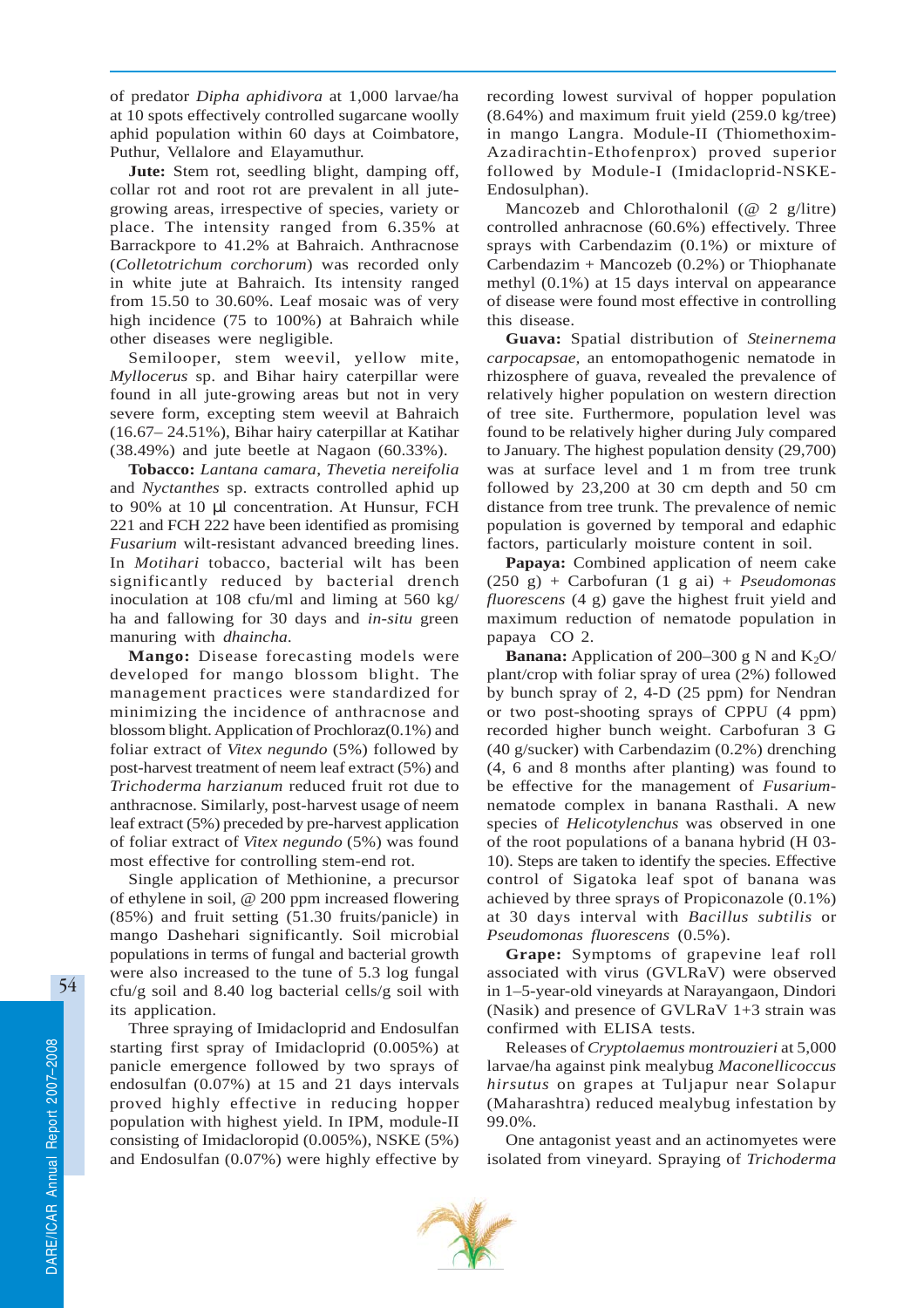# SUCCESS STORY

#### Checking root knot nematode in banana

Farmers of Jagannathpur village of Pipli block in Orissa are traditional banana-growers. Gajabantal variety grown there is used as vegetable in the region. Severe infestation of root-knot nematode was observed in all banana fields. Hot-water treatment was given to suckers at 55°C for 20 minutes and Furadan was added at 16.6 g per pit. After treatment, suckers were planted and general package of practices were followed. Growth and natural lustre of banana plants was better in treated plants. Average bunch weight was 30% higher where treated suckers were planted and Furadan + neem cake were incorporated in the pit-soil. Multiplication of the nematodes decreased.

during the last 30 days before harvesting reduced the PHI of Flusilazole from 48 to 18 days. Seasonal incidence of insect-pests in vineyards and its correlation with weather parameters were continued. Thrips and jassids populations were observed during November-December, coinciding with flowering period and berry setting. Two major species of thrips were found economically important. However, mealybug incidence was highest during the harvesting period in February-April.

Eight species of ants were found associated with mealybugs in vineyards. Several new generations insecticides like Spinosad, Buprofezin, Methomyl, Imidacloprid, Ihiamethoxam, Clothianidin, Fipronil, Chlorpyriphos and Cichlorvos were found safe for *Cryptolaemus montrouzieri*.

Screening and incorporation of disease resistance through hybridization resulted in identification of 42 hybrid seedlings free from downy mildew, 32 free from powdery mildew, 31 free from anthracnose,41 resistant/tolerant to rust and 22 free from all four diseases. Disease forecasting models for downy mildew, powdery mildew, anthracnose, rust and greenaria leaf spot were developed. Spraying of oils and *Trichoderma harzianum* and spraing of *Pseudomonas fluorescens* were found suitable to control anthracnose and greenaria leaf spot respectively. White variety Chenin Blanc and red varieties Cabernet Sauvignon and Pinot Noir were found suitable for the production of standard quality dry table-wines. Grapes of Pusa Navarang were found to be very rich in anthocyanins and phenols.

**Citrus:** Citrus psylla (*Diaphorina citri*) Kuwayama (Hemiptera: Psyllidae) is one of the serious insect-pests of citrus throughout India. Among bioagents, *Tamarixia radiata* (Hymenoptera: Eulophidae), a host-specific

parasitoid, has been identified to be the key factor in keeping psylla population under check in Nagpur mandarin. Parasitism by *T. radiata* was more in spring (March, 78.4%) than in summer (July, 23.8%) and autumn (October, 7.2%) flushing seasons. Spring season was favourable for its growth and development. A temperature of 30°C favoured the development of *T. radiata* adults.

Psylla population preferred *Murraya* seedlings as compared to Nagpur mandarin. The multiplication of psylla on *Murraya* was faster than on Nagpur mandarin at  $27 \pm 2$ °C temperature and 65–70% RH. Parasitoid population was high during February-March as compared to other months under cage-house conditions. However, with increase in temperature outside during April, the nymphal population after its peak during mid-March faced gradual decline with appearance of psylla adults. Field release of *T. radiata @* 40 adults/tree resulted in 50–62% reduction of psylla population. Of the indigenously available botanicals [Badakulanjan (*Alpinia galanga*), sweet flag (*Acorus calamus*), *safed kanher* (*Nerium odorum*), nirgundi (*Vitex negundo*) and neem (*Azadirachta indica*)] evaluated against *T.radiata,* rhizome extracts of *A. galanga* was safer as compared to other with regard to adult emergence of *T. radiata*.

Inclusion of VAM, PSB, *Azospirillum* and *Trichoderma harzianum* at 500, 100, 100 and 100 g/plant, respectively, to 75% of RDF for Kinnow and Khasi mandarin (7 years old trees) improved the plant growth parameters and productivity. Application of 75% recommended doses of nitrogen and potash through drip irrigation was found ideal. Leaf miner in citrus was effectively controlled by spraying Imidacloprid (0.005%) followed by NSKE (5%) or *Bacillus thuringiensis* (Bt) at 0.1% or Fenvalerate (0.005%) followed by fenvalerate (0.005%). Two releases of *Mallada boninensis* (4–6 eggs/shoot) have been found effective in IPM of citrus black fly (*Aleurocanthus woglumi*). Application of *Pseudomonas fluroscens* or *B. subtilis* (5 g/pot for each) along with FYM (0.5 kg/pot) and neem cake (50 g/pot) was found better in reduction of dry root rot.

**Litchi:** The combination of Trichocards @ 50,000 eggs/ha, applied at flowering and again 25 days later and two sprays of Azadiractin 5,000 @ 0.05% at 7 days interval at lentil-sized fruit growth stage followed by a repeated spray of Azadiractin at colour break stage performed better in controlling fruit-borer in litchi. The leaf roller incidence reached its peak in October at Mohanpur, while it was low in March which gradually increased and reached the maximum level in July at Pantnagar. Fruit-borer, *Dichocrosis punctiferalis, Platypelpa* sp. and *Conopomorpha cramerell* were also recorded.



55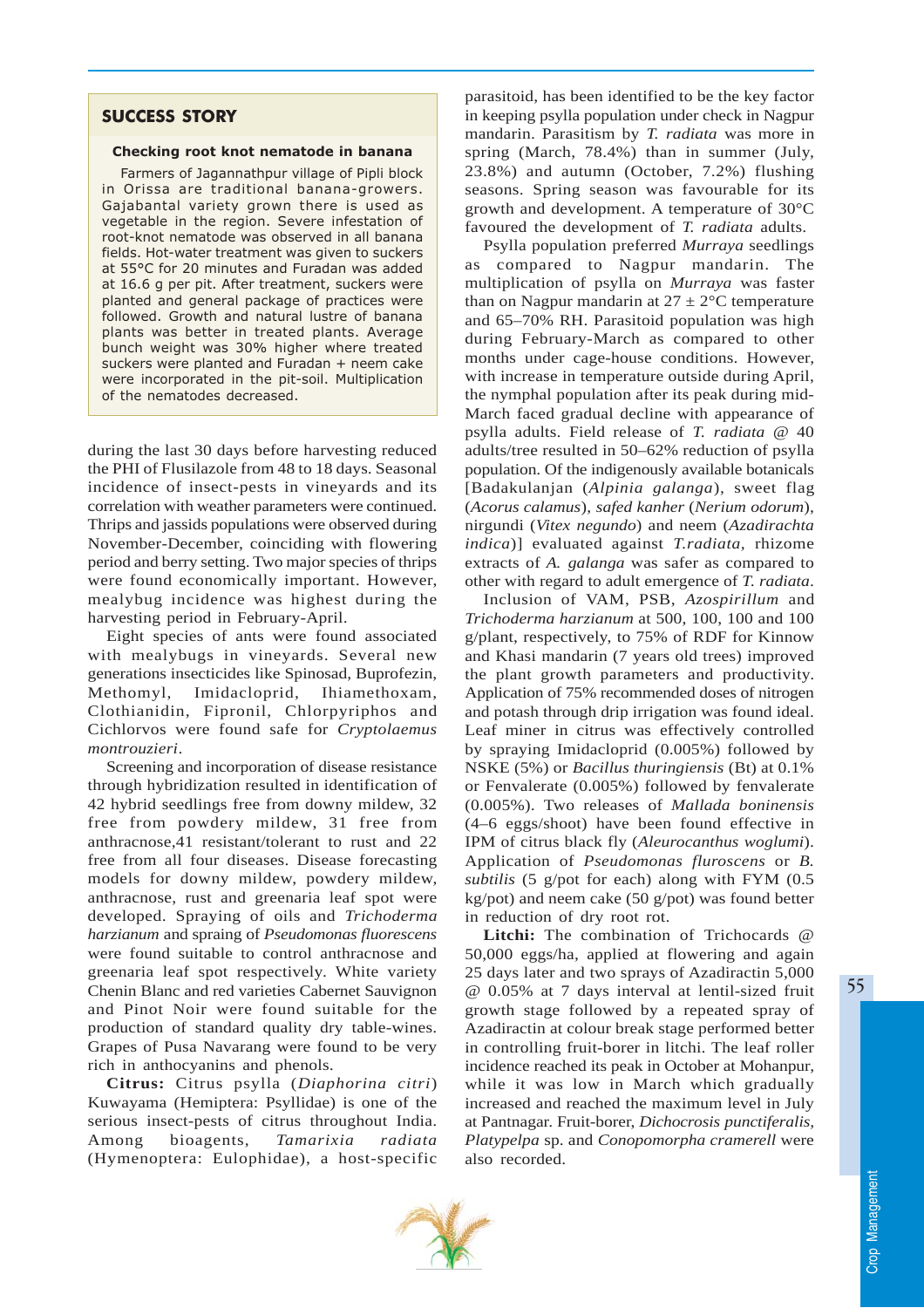**Sapota:** Three sprayings of lambdacyhalothrin (0.005%) or polytrin C at 15 days interval were found to be effective in management of bud-borer in sapota at Periyakulam.

**Pomegranate:** Bacterial blight in Maharashtra and Andhra Pradesh was major diseases affecting pomegranate. Bacterial blight (*Xanthomonas axonopodis* pv. *punicae*) was managed under field conditions by spraying of streptocycline (500 ppm).

Fruit-borers (*Deudorix isocrates*), bark-eating caterpillars (*Inderbela* sp.), thrips, aphids and white flies were major insect-pests causing damage to pomegranate.

**Vegetable crops:** Luring/repellent index of molasses and neem was determined in a laboratory study by recording the relative movement of fruit fly to bitter gourd shoots in a Y-type choice chamber sprayed with bait, repellent and water. The index was calculated taking into account the number of flies present in lure, repellent and middle chamber. The luring index of molasses and neem was more (0.95 and -0.95) in presence of a respective repellent and attractant in the adjacent chamber. While in the presence of water the luring index of molasses was 0.60 and the repellent index of neem was -0.45. In presence of neem the luring index of molasses improved by 58.30%.

In brinjal, damage by shoot-and fruit-borer (*Leucinodes orbonalis*) was significantly reduced with clipping of damaged shoot and release of egg parasitoid *Trichogramma chilonis* @ 50,000/ 0.4 ha at the time of initiation of shoot damage at weekly interval followed by two applications of Bt formulations (Dipel  $@1,000$  ml/ha) at peak flowering stage.

*IPM in cucumber*. The IPM in protected cultivation of cucumber using soil solarization with polyethylene mulch and formaldehyde treatment with soil applications of neem seed powder and *Trichoderma harzianum* gave highest yield of 111 kg/plant over harvest period of 19 weeks.

*Nematodes management in cucurbits*. In cucurbits (bottle gourd), seed treatment of Carbosulfan (25 DS) at 3% w/w reduced rootknot nematode disease by 3%, resulting in 24% increase in yield over untreated control with a benefit : cost ratio 9.7.

*Mites in vegetables*. At Navsari, Propargite at 570 g ai/ha on brinjal and Diafenthiuron at 300– 600 g ai/ha on field-rose effectively controlled spidermites up to two weeks, while in Ludhiana, Spiromesifen 240 SC at 300–500 ml/ha and Propargite at 750 ml/ha on brinjal resulted in 75% reduction in spidermite population. Propargite (200 ml/0.4 ha) and Kelthane 20 EC (300 ml/0.4 ha) were found promising against spidermites on bell pepper under net house conditions. In West Bengal, Propargite 2–3 mil/litre accounted for 70–78% mortality of spidermite on okra in a week. Twospotted spidermites *Tetranychus urticae* were found to prefer middle canopy leaves of tomato plant compared to top and bottom canopy leaves. The host-plant resistance to this mite in tomato genotypes LA 1740, LA 1777, LA 280 and LA 2963 is attributed to glandular trichomes and biochemicals like methyl ketones (2 tridecanones and 2 undecanone), phenols and acylsugars. Fenpyroximate at 15–30 g ai/ha or Milbemectin at 3–4 g ai/ha controlled spidermites on tomato for 7–10 days, causing 70% reduction in population. In Coimbatore, Diafenthiuron (300– 600 g ai/ha) has been found promising against this mite infesting tomato.

*Mites in chilli*. All life stages of yellow mite *Polyphagotarsonemus latus* were effectively controlled by Fenpyroximate 30 g ai/ha up to two weeks, resulting in more than 80% reduction in mite population on the popular chilli variety Byadgi Kaddi, which was severely infested (55– 60 mites/6 leaves). Indam variety of chilli was fairly tolerant to yellow mite, which caused up to 39% losses in yield of susceptible varieties in West Bengal.

**Potato:** Two to three sprays of Mancozeb or 1 spray each of Mancozeb and Cymoxanil effectively controlled late blight and increased tuber yield significantly compared to the control in susceptible varieties Kufri Ashoka and Kufri Chandramukhi. Boric acid (3%) treatment of seed tubers before cold storage reduced incidence of bacterial wilt from 10.19 to 4.4% and increased tuber yield from 10.59 to 17.25 tonnes/ha. At Hassan, soil solarization after one irrigation reduced wilt incidence from 3.14 to 0.7% and germplasm accessions, CP 3786 and CP 1571, were found free from wilt.

Model developed for predicting the occurrence of late blight was successful in forecasting the appearance and build-up of disease in Uttar Pradesh. The late blight severity was very high throughout the country both in *rabi* and *kharif* seasons with expected losses up to 22% in Punjab, 70% (Atlantic) in Maharashtra and 20% (Kufri Jyoti) in West Bengal. Cymoxamil- and dimethomorph-based formulation was effective in controlling late blight.

**Coconut:** Application of vermicomposting in trenches and biofertilizers (*Azospirillum* and phosphobacteria) and raising vanilla and black pepper resulted in higher copra and nut yield. Native *Trichoderma viride*, *T. harzianum* and *T. hamatum* were effective in inhibiting the radial growth of stem bleeding disease pathogen *Thielaviopsis paradoxa* to an extent of 69.35% by *T. viride* followed by *T. hamatum* (66.70%)

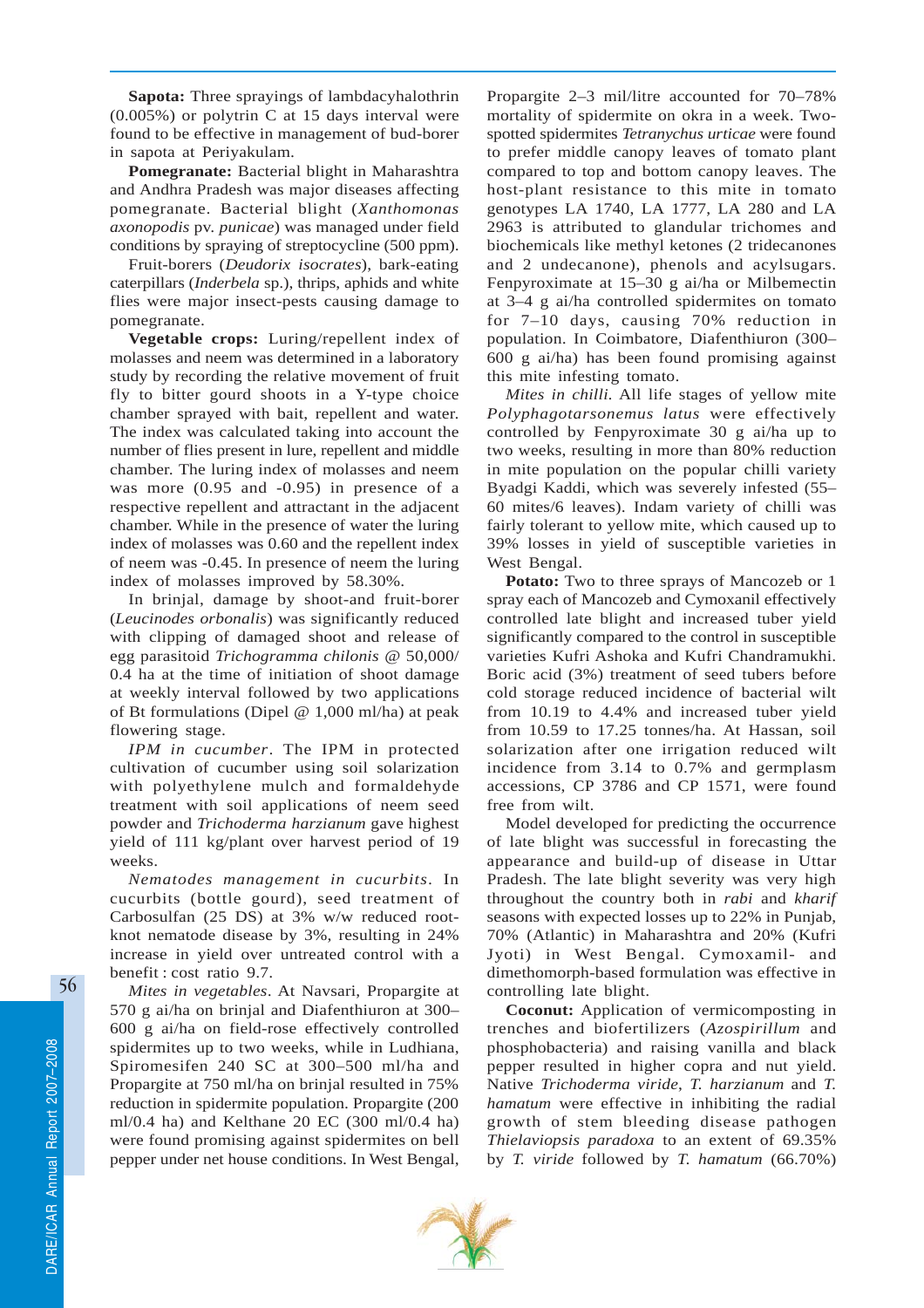and *T. harzianum* (63.33%). *T. harzianum* was applied as a paste on the bleeding patch coupled with basal application of the same bioagent (50 g) in combination with 5 kg neem cake (10.6 cm decrease).

*Mites in coconut*. Spray of Flufenzin at 80– 100 g ai/ha and Clofentezine at 200–300 g ai/ha was found promising against coconut eriophyid mite in Karnataka, Tamil Nadu and Gujarat.

**Spices:** Endophytic bacteria found effective against *Phytophthora capsici* in black pepper were identified as *Pseudomonas aeruginosa* (BP-35) *Bacillus megaterium* (BP-17) and *P. putida* (BP-25) by analyzing the nucleotide sequence of 16s rDNA. *Bacillus megaterium* (BP-17) and another endophyte *Curtobacterium luteum* (TC-10) was found effective against *Radopholus*. An integrated pest management schedule involving planting of root mealybug-free rooted cuttings in field, removal of weeds in interspaces of black pepper vines during summer, especially when intercropped with coffee, drenching with Imidacloprid (0.075%) and adoption of control measures against *Phytophthora* and nematode infections was developed for the management of root mealybug. Neem gold (0.5%) and neem oil (0.5%) were found to be superior to fish oil insecticidal soap (2.5%) in reducing the population of scale insects in black pepper.

*Trichoderma* and *Pseudomonas* were found to be effective in controlling diseases of elephantfoot yam. Cauliflower waste leaves were good in luring snail population in elephant-foot yam crop. Yam bean border crop around elephant-foot yam crop reduced the snail infestation significantly. The sex pheromone septa developed in collaboration with BARC, Mumbai, as one of the components of IPM of sweet potato weevil was found to be effective in suppressing the weevil damage.

## Integrated pest management

Plant health clinics are established at four centres to cater to the requirements of the knowledge support and demonstration of IPM strategies to farmers.

On the pest forewarning front, a multiple regression model has been developed using maximum and minimum temperatures, relative humidity and population of one-week lag period for forecasting *Helicoverpa armigera* population at Sriganganagar (Rajasthan). The prediction rules for *Helicoverpa armigera* during *kharif* and *rabi* have been developed using threshold values of rainfall and degree-day accumulation.

### Biological control

*Introduction of natural enemies*. The stem gallfly *Cecidochares connexa* released in July 2005

#### Pest management information system (PMIS)

PMIS has been developed on cotton, brinjal and okra. Decision-making software (pesticide Advisor) has also been developed with all information on available pesticides. For popularization of IPM, six different songs (in Telugu) along with video (explaining plant protection activities from sowing to harvest in cotton) were developed and broadcast through All India Radio in Andhra Pradesh.

for control of Siam weed *Chromolaena odorata* was established in field at Karnataka (2 locations) Tataguni village and GKVK, and has been successful for two winter and summer critical periods.

*Biosystematic studies on coccinellids*. *Halyzia dejavu*, new sibling species of *Halyzia straminea* has been described from India and Nepal. Taxonomic revisions of *Synona*, *Scymnodes*, *Apolinus*, *Rhynchortalia* and *Cryptolaemus* (in part) have been carried out. A new



*Halyzia dejavu* is a new sibling species

species of *Horniolus* has been recorded from Karnataka.

*Endophytic bacteria*. Antagonistic endophytic bacterium *Bacillus megaterium* induced high level of production of chitinase (2.794ì/g) and *Bacillus* sp. induced a high level of ß-1, 3-glucanase activity; indicating their high biocontrol potential. *Bacillus* sp. could inhibit *Fusarium solani* 50% and *Verticillium dahliae* by 48%, while *Ervinia herbicola* inhibited *F. solani* to 37.5%.

# Biological suppression of plantparasitic nematodes

At the TNAU, and AAU, Anand, talc formulation of *P. lilacinus* and *Pochonia chlamydosporia* at 20 kg/0.4 ha in pigeonpea resulted in 59% reduction in population of pigeonpea cyst nematodes and

#### Biological suppression of polyhouse pests

Applications of fungal formulations, viz. Verticillium lecanii, Hirsutella thompsonii, Metarrhizium anisopliae and Beuveria bassiana effectively reduced population of thrips (Frankliniella sp.) on gerbera plants in polyhouses in Kerala.

At Solan, Paecilomyces fumosoroseus at 10<sup>11</sup> conidia/litre was effective in managing whitefly infesting cucumber in polyhouse, killing 67.1 and 39.3% whitefly nymphs within 15 days of treatment.

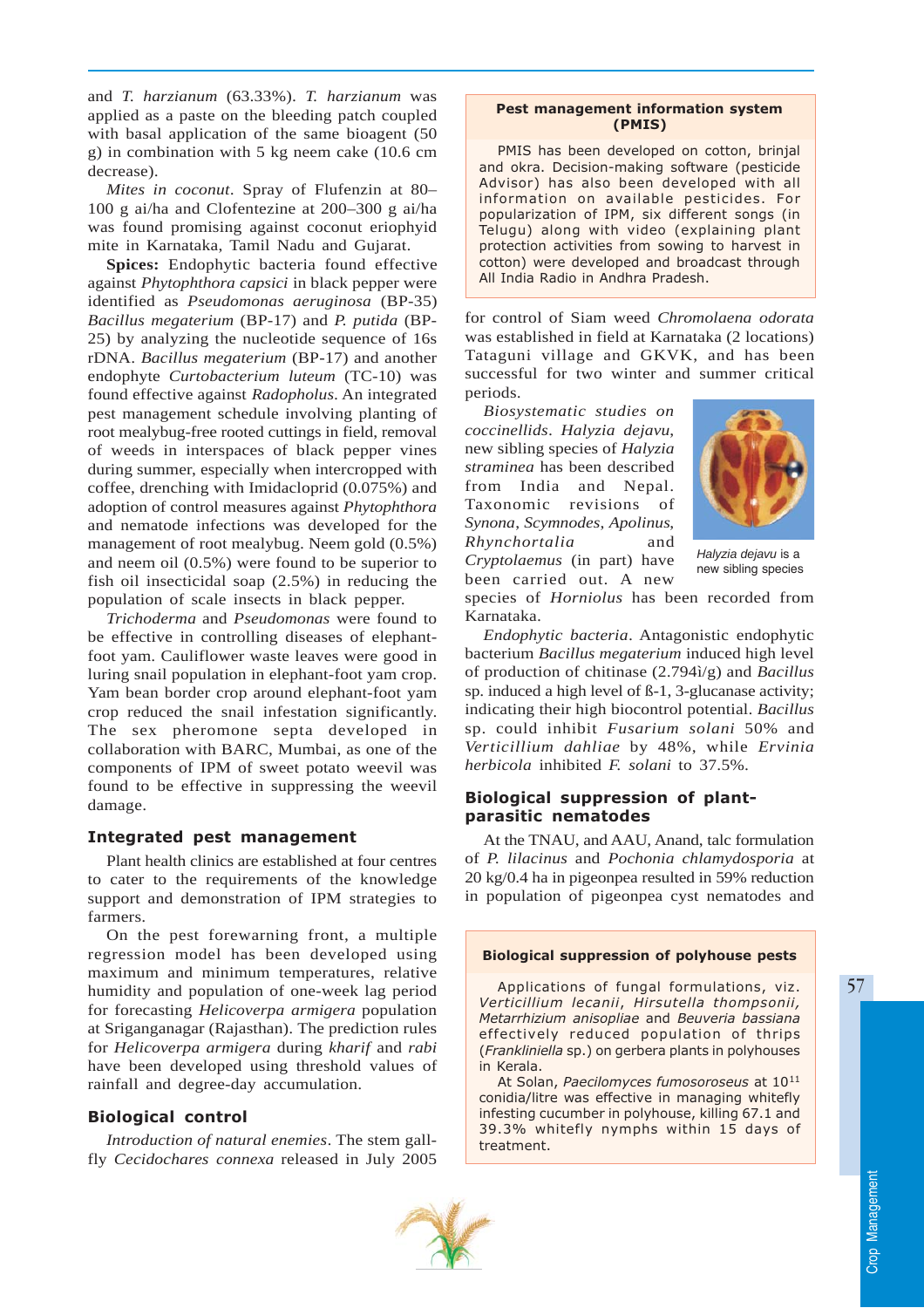21% increase in pigeonpea yield. Talc formulations of *P. lilacinus* and *Pochonia chlamydosporia* when stored in aluminium sachet recorded 92–96% and 88–92% spore viability at 12 months of storage at 8–10°C and 4–8% moisture respectively.

# Checklist of eriyophyid mites

Checklist of eriyophyid mites on tree species of Karnataka comprising 24 new genera has been prepared. Survey for plant-associated mites fauna revealed occurrence of *Eutetranychus orientalis* and *Brevipalpus phoenicis* on medicinal plants like *Bauhinia variegata, Piper longum*, *Rauvolfia, Withania somnifera, Ocimum, Dalbergia*, particularly in Varanasi.

Greater activity of predatory mites (Phytoseidae, Stigmaeidae, Tydeidae and Anystidae) and insects like coccinellids were observed on spidermite infested vegetable crops in Ludhiana (Punjab), Kalyani (West Bengal) and Varanasi (Uttar Pradesh).

# Rodent management

In Andhra Pradesh, damage to *kharif* rice was recorded from 12.4 to 72.9% and up to 40% to *rabi* rice, and tiller damage was 11.09% and 13.6% in *sali* and *boro* rices. Pineapple suffered maximum with 13.2% fruit damage in lower Brahmaputra region. And cumin, an important seed-spice crop in Rajasthan suffered damage at vegetative growth stage, due to gerbils, *Tatera indica* and *Mus hurrianae*.

*Botanicals*. Anti-rodent properties of some plant products were evaluated in the laboratory. *Rattus rattus* recorded least preference for *Vitex nigundi* and *Polygonum* treated food in Asom. *Jatropha* seeds and seed coat powder registering negligible consumption by *Tatera indica* in no choice and choice trials in the laboratory indicate their deterrent/repellent properties. Sprinkling of neem leaf powder (0.5%) on gunny bags with alternate food under simulated storage provided total protection to treated bags up to 9 days. Feeding on 2, 4 and 6% root powder of *Calotrophis procera* in bait caused dose-dependent decrease in weight of reproductive organs and sperms function characteristics in *Rattus rattus.* Males of *Bandicota bengalensis* after administration of 0.01 and 0.02% gossypol for 16 days showed sterility effects in terms of decreased sperm motility, vitality and sperm concentration *vis-à-vis* reduced weight of reproductive organs and accessory glands.

*Burrow fumigator*. The modified burrow fumigator developed at Ludhiana showed more than 90% rodent control success, compared to zinc phosphide (2%) baiting (67% success).



Rodents damaged nursery



Rodents damage cumin crop



A farm woman using burrow fumigator

*Traps and trap barrier system*. Local made Butta recorded higher-rodent trap index than Tanjore kitty trap; indicating its superiority in trapping field rodents.

*Rodenticides.* Cholecalciferol, a vitamin  $D_3$ based rodenticide revealed  $LD_{50}$  value of 30 and 50 mg/kg body weight for males and females. A new tablet formulation (12 g tab) of aluminium phosphide containing 6% a.i. evaluated in fields at Jodhpur, Bangalore, Jorhat and Marateru at one tablet per burrow dry and wet plugging yielded 65–71 and 55–62% control success at Jodhpur. In other centres control success was between 68 and 75%.

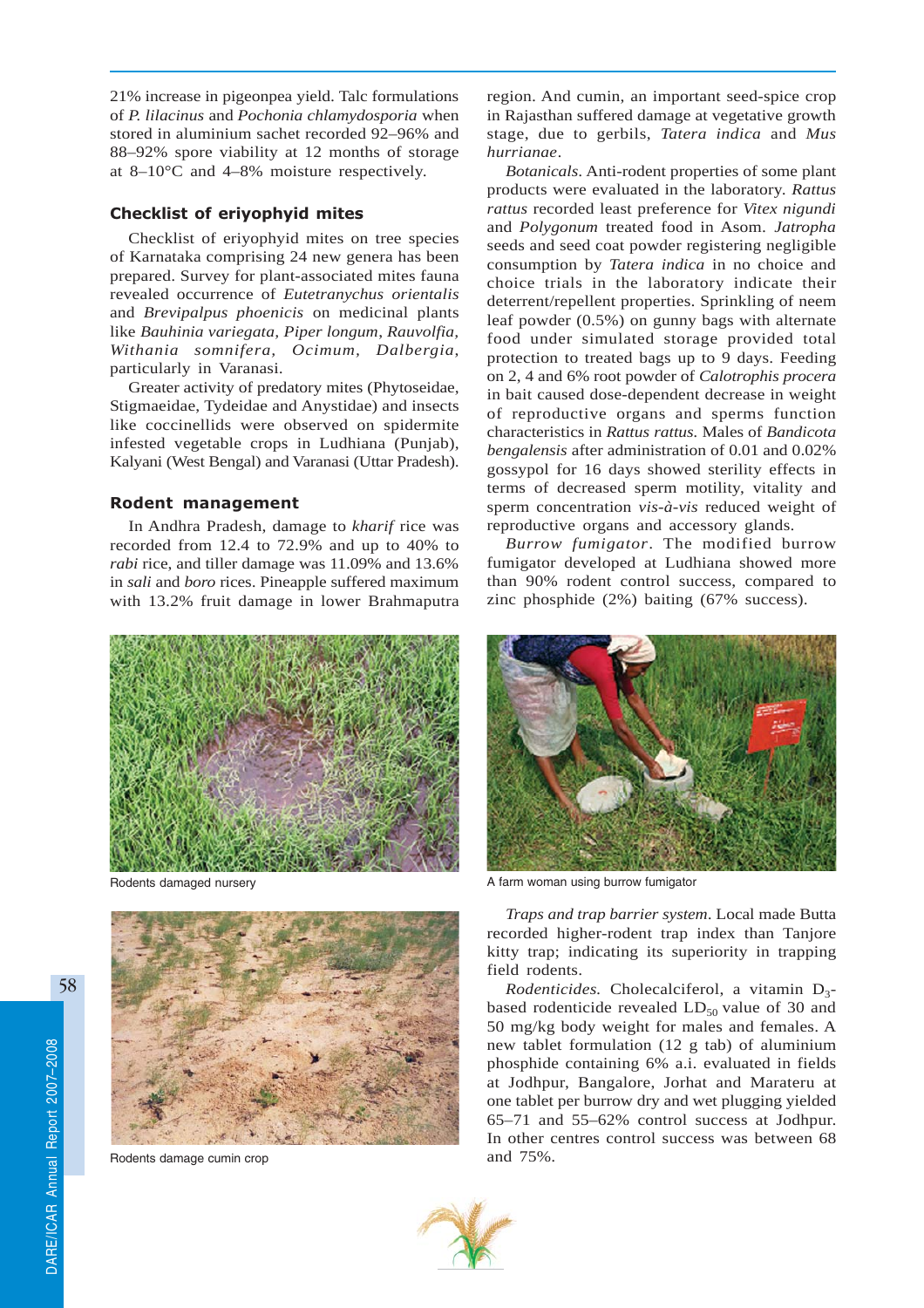### Trichoderma formulations with longer shelf-life developed

Trichoderma harzianum and Pseudomonas fluorescens formulations with enhanced shelf-life have been developed through appropriate formulation techniques. T. harzianum and P. fluorescens population were above 108 cfu/ml even after 10 months of storage.

Addition of glycerol in production medium at 3% concentration increased shelf-life of Trichoderma up to 8 months with  $10^{11}$  cfu/g compared to control in which the cfu fell down to 10<sup>6</sup>/g by the 6<sup>th</sup> month.

Heat shock (HS) at 30°C for 30 min induced desiccation tolerance in T. harzianum and helped in extending shelf-life by an additional one month.

*Rodent control in Karnataka*. Baits were prepared as prebait. This mixture was packed in plastic covers and each live burrow was prebaited with one such packet by farmers themselves. On the third day, 2% zinc phosphide was mixed with cereal-groundnut oil-groundnut seed mixture. This poison bait was packed again in plastic covers and all burrows were poison-baited. On the fourth day remaining live burrows were poisoned with bromadiolone cake at one cake/burrow. Along with field rodent control, baiting household rodent pests with bromadiolone cakes was also undertaken. At Kodihalli, campaign resulted in 65.5% population reduction in ragi and *jowar* mixed crop. At Konaghatta, it resulted 67.5% and 50.0% reduction in population density in ragi and potato, respectively. Similarly, at Linganahalli, rodent control success was 52.5% in ragi and *jowar* mixed crops.

## Agricultural Ornithology

**Status of birds and their extent of damage to different crops:** In Punjab, monitoring of bird community in selected wheat and paddy fields at 3 locations has revealed occurrence of 23 and 25 species with maximum species richness of 15 and 12 at sowing/sprouting and tiller formation/earhead formation stages, which can be exploited for suppression of insects in these crops. Monitoring 2.02 ha wheat field under bed plantation at village Buani (Ludhiana) revealed 77.69% damage to sproutings and seedlings by house-crow, which resulted in wheat yield of only 500 kg/0.4 ha. While in Gujarat, bird community of wheat-crop agro-ecosystem was found dominated by cattle egret having relative abundance of 31.72%, followed by glossy ibis, Indian ring dove, little brown dove, large grey babbler, and red-wattled lapwing. Damage to germinating wheat seed was non-significant. In Kerala, damage to banana was

by small green barbet (21%), to rice by bayaweaver bird, parakeets and teals (9.1, 19.7 and 5.0%), to pulses by parakeets (15.6%) and to pepper by koel, bulbul and barbets (15.9%), to tomato by house-crow (up to 13.5%) and to okra seed by parakeets (up to 11%). GPS and GIS technology in bird-roosting sites have provided information that birds are in close proximity to availability of preferred food, and the feeding activity of the birds showed significant correlation to cropping pattern. The feeding activity ranges between 2.5 and 16.5 km2 with an average of 8.75 km2. The extent of damage on different crops varied from 5 to 12%, from roost to roost in relation to number of birds. The incident i.e. of damage was very high within 7.5 km<sup>2</sup> from roost.

**Eco-friendly bird management practices:** Seed treatment with copper oxychloride at 3 g/kg seed in maize in *kharif* and *rabi* reduced birds abundance drastically from 44 to 67% in *kharif* and 23–74% in *rabi*.

In Punjab, in winter maize, installation of reflective ribbon + camouflaging of cobs in outer row on borders of field and installation of reflective ribbon + beating of drums regulated through rope by standing on a platform erected in the centre of the field resulted in 93.69 and 99.54% bird management success with corresponding damage reduction of 0.06 and 0.17% compared to 12.97% damage recorded in unmanaged (control) field.

**Role of beneficial birds:** In Andhra Pradesh, in pigeonpea least incidence of pest and extent of damage was observed where NPV + bird perches were employed. A total of 24 species of insectivorous birds were found in varying percentage (5.2–21.21) in different months. Among these birds, 15 species utilized (15.78–94.73) artificial bird perches and helped in controlling pests. In Punjab, in cotton artificial 'T' perches, followed by sorghum/ millet perchings outperformed in their utilization than other perching facilities with mean number of visits performed by birds to be 4.00 to 9.27  $\pm$ 5.10 and 1.00 to  $2.80 \pm 1.17$  per 20 minutes, respectively, for picking up insects. Relatively less number of bird species utilized 'T' perches and perching facilities in sprayed fields. Maximum utility of perches was by eight species in August-September which corresponded with increased foliage density and corresponding increase in insect infestation intensity. Similarly, in muskmelon, watermelon and bitter-gourd, artificial perches could attract 6, 8, 8 species out of total 8, 11, 13 species visiting crops.

Wooden nest boxes were readily accepted and adopted for breeding by common myna and spotted owlet, which resulted in 68.32% breeding success in common myna. While earthen pots with lids were adopted by house-sparrow and Indian robin,



59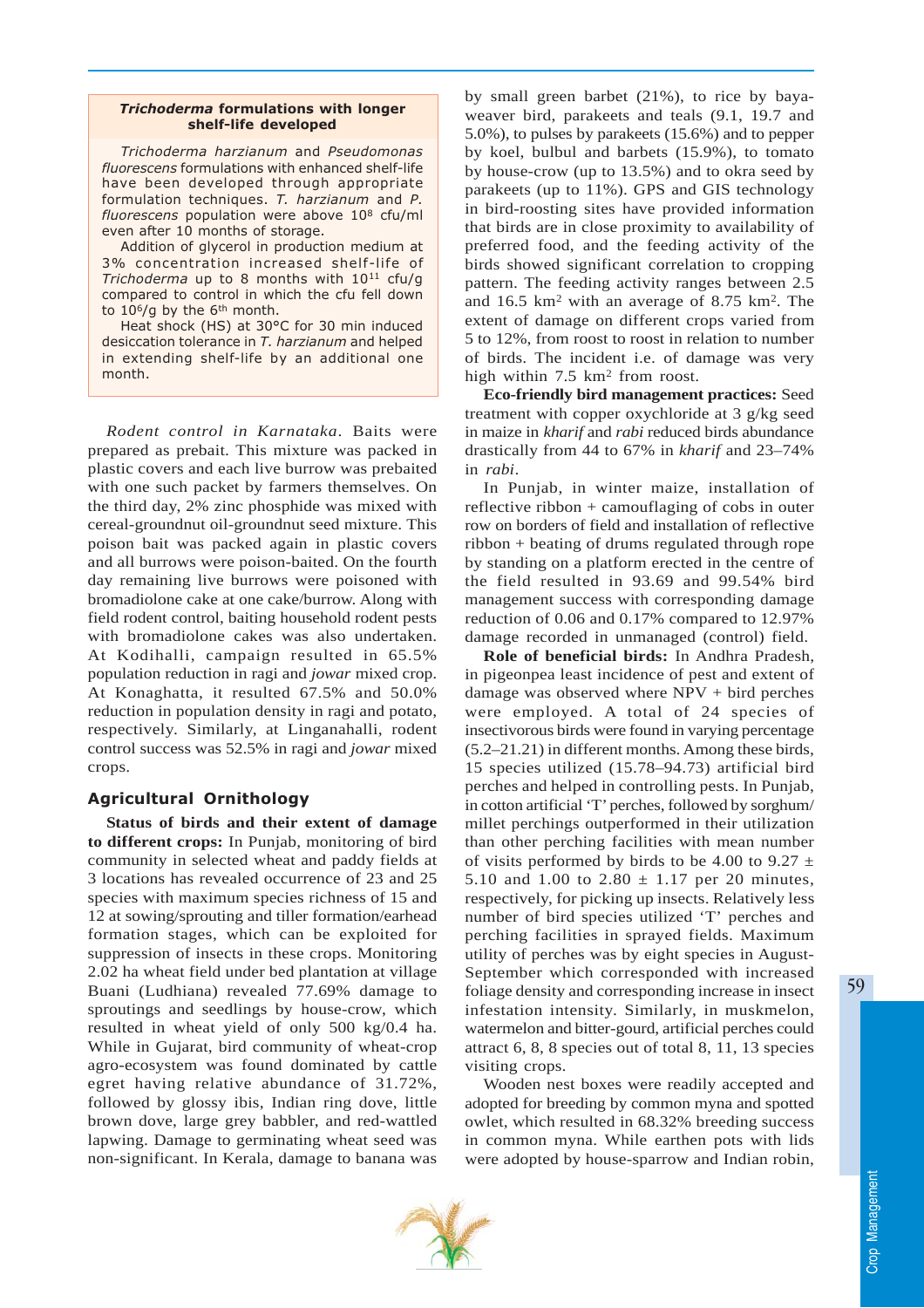



and their egg laying was recorded in 22.06 and 1.47% pots. Egg laying by common myna was accomplished in three successive layings after successfully rearing of previous brood in 62.74, 27.45 and 17.65% wooden nest boxes.

Analysis of food samples of spotted owlet found high occurrence of rodents (60%) in winter, followed by insects (24%), while in summer and monsoon, insect-diet was predominantly high (58, 35%).

Presence of fruit-bearing trees like *Butea monosperna, Pithecolobium dulce, Morus alba* and *Salvadora persica* around farm lands attracted 18 species of insectivorous birds and helped in controlling crop pests to the extent of 40–63%.

### Whitegrubs and other soil arthropods

**Whitegrubs:** Soil application of Chlorpyriphos 20 EC at 400 g a.i./ha and Bifenthrin 10 EC at 250 g a.i./ha in standing crop of potato against whitegrub *Brahamina coriacia* was found superior in terms of controlling tuber damage. Imidacloprid 0.75 G at 90 g a.i./ha as post-sown soil application in standing crop against whitegrub *Adoretus* sp. in greengram recorded lowest plant mortality at Jorhat centre.

Dissemination of pheromone technique of whitegrub through beetle management was demonstrated in village Sirsi near Jaipur covering 50 ha, involving 10 farmers' families. Out of the total 525 host-trees, only 160 trees were sprayed on the eve of good monsoon rain. One host tree in the radius of 15 m was selected in advance and up to 4 days from the day of monsoon rain, pieces of sponge dipped in pheromone (4/trees/ day) were hung on the insecticide-sprayed trees regularly. The beetles attracted to these host trees in the evening after emergences fed on insecticidetreated leaves and died. This reduced egg laying in the field and thereby reduced grub damage in the groundnut field drastically and increased pod yield. This year due to beetle control operations, productivity increased to 1,500 kg/ha as against 400–500 kg/ha.

**Termites:** At Jorhat, Chlorpyriphos 20 EC at 400 g a.i./ha recorded lowest number of preserved setts of sugarcane infested by termite, and were at a par with Thiamethoxam 25 WG at 150 g a.i./ ha and Imidacloprid 70 WS at 700 g a.i./ha. In groundnut, Imidacloprid 200 SL was found at a par with standard check Endosulfan 35 EC applied as seed treatment or as standing crop treatment at Durgapura.

**Cutworms:** Imidacloprid recorded minimum plant mortality (0.83%) and was significantly superior to Quinalphos (1.46%) and lambda Cyhalothrin (1.58%) against cutworms *Agrotis* species in brinjal. At Ranichauri, *Bacillus thuringensis* (0.02% foliar spray) was found effective against cutworm *Agrotis ipsilon* in potato, recording 7.83% tuber damage.

## Pesticide residues

Trials of Imidacloprid on cotton carried out at Hyderabad at 35 and 70 g a.i./ha, showed that none of the samples (soil, lint and seed) exhibited presence of residues at harvest. Mixed formulation of Acephate (50%) and Imidacloprid (1.8% SP) on cotton was evaluated at PAU, Ludhiana. Their residues dissipated below detectable limit (0.02 mg/kg) 15 and 7 days after application.

Multilocation supervised trials of bifenthrin (60.0 and 120.0 g a.i./ha), Fenazaquin (40 and 80 g a.i./ha), Diniconazole (500 and 1,000 g a.i./ha) and Fenpropathrin (450 and 900 g a.i./ha) on apple were carried out at Solan, Mashobra, Matiana and Thanedhar (Himachal Pradesh). The residues were found below detectable limit within 30 days in all locations.

Tebuconazole (2% DS) on groundnut was evaluated at Jaipur, at 0.025 and 0.05 g a.i./kg seed. None of the samples of groundnut or soil showed presence of residues in any of the treatments.

Persistence of Bifenthrin and Fipronil, as termiticide in building soil, was studied jointly by AINP on Pesticide Residues, IARI and Central Building Research Institute (CBRI), Roorkee for five years. Their residues were detected up to